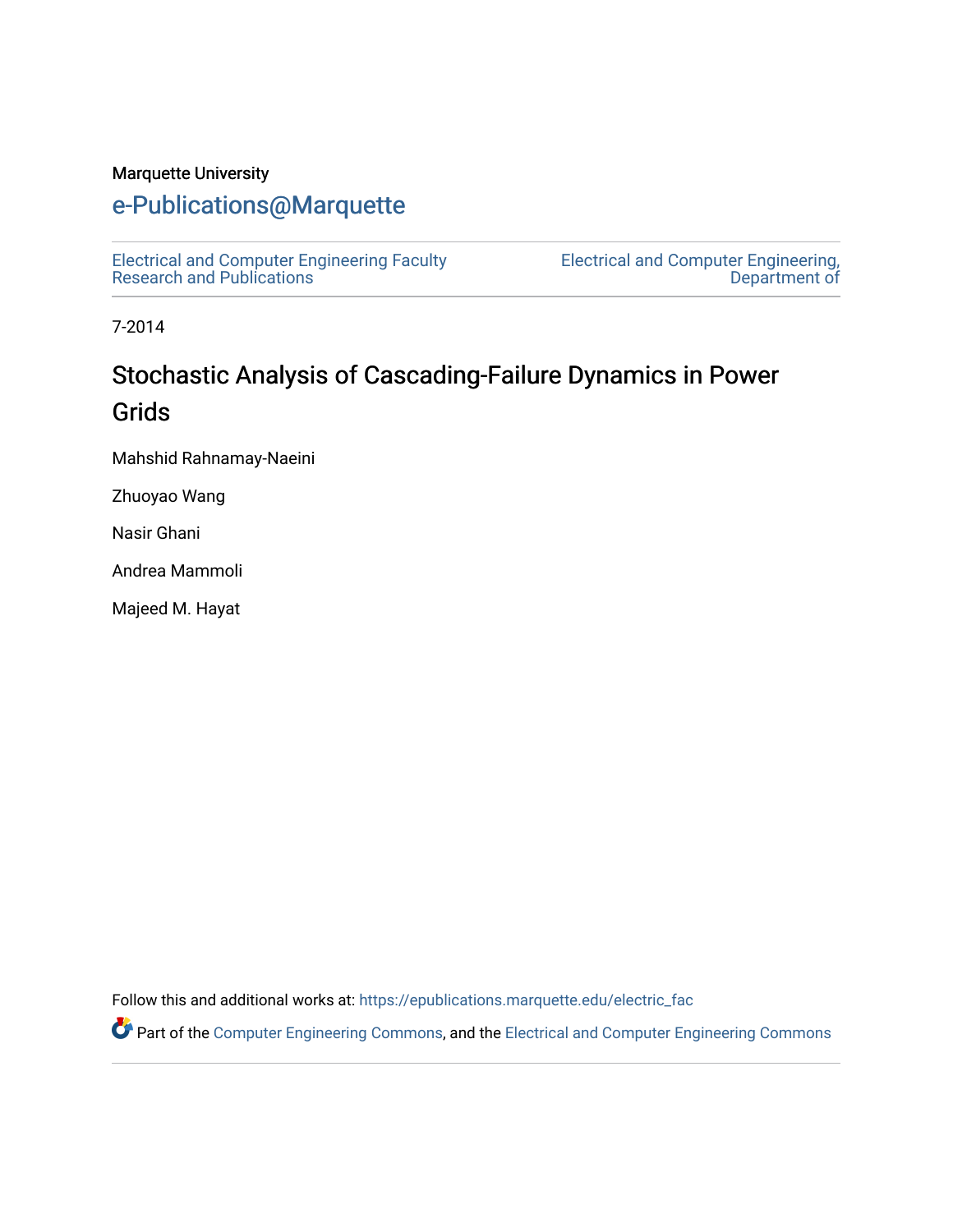#### **Marquette University**

# **e-Publications@Marquette**

# *Electrical and Computer Engineering Faculty Research and Publications/College of Engineering*

*This paper is NOT THE PUBLISHED VERSION;* **but the author's final, peer-reviewed manuscript.** The published version may be accessed by following the link in th citation below.

*IEEE Transactions on Power Systems*, Vol. 29, No. 4 (July 2014): 1767-1779. [DOI.](https://doi.org/10.1109/TPWRS.2013.2297276) This article is © Institute of Electrical and Electronic Engineers (IEEE) and permission has been granted for this version to appear in [e-Publications@Marquette.](http://epublications.marquette.edu/) Institute of Electrical and Electronic Engineers (IEEE) does not grant permission for this article to be further copied/distributed or hosted elsewhere without the express permission from Institute of Electrical and Electronic Engineers (IEEE).

# Stochastic Analysis of Cascading-Failure Dynamics in Power Grids

#### Mahshid Rahnamay-Naeini

Department of Electrical and Computer Engineering and Center for High Technology Materials, University of New Mexico, Albuquerque, NM

#### Zhuoyao Wang

Department of Electrical and Computer Engineering and Center for High Technology Materials, University of New Mexico, Albuquerque, NM

#### Nasir Ghani

Department of Electrical Engineering, University of South Florida, Tampa, FL

#### Andrea Mammoli

Department of Mechanical Engineering, University of New Mexico, Albuquerque, NM

#### Majeed M. Hayat

Department of Electrical and Computer Engineering and Center for High Technology Materials, University of New Mexico, Albuquerque, NM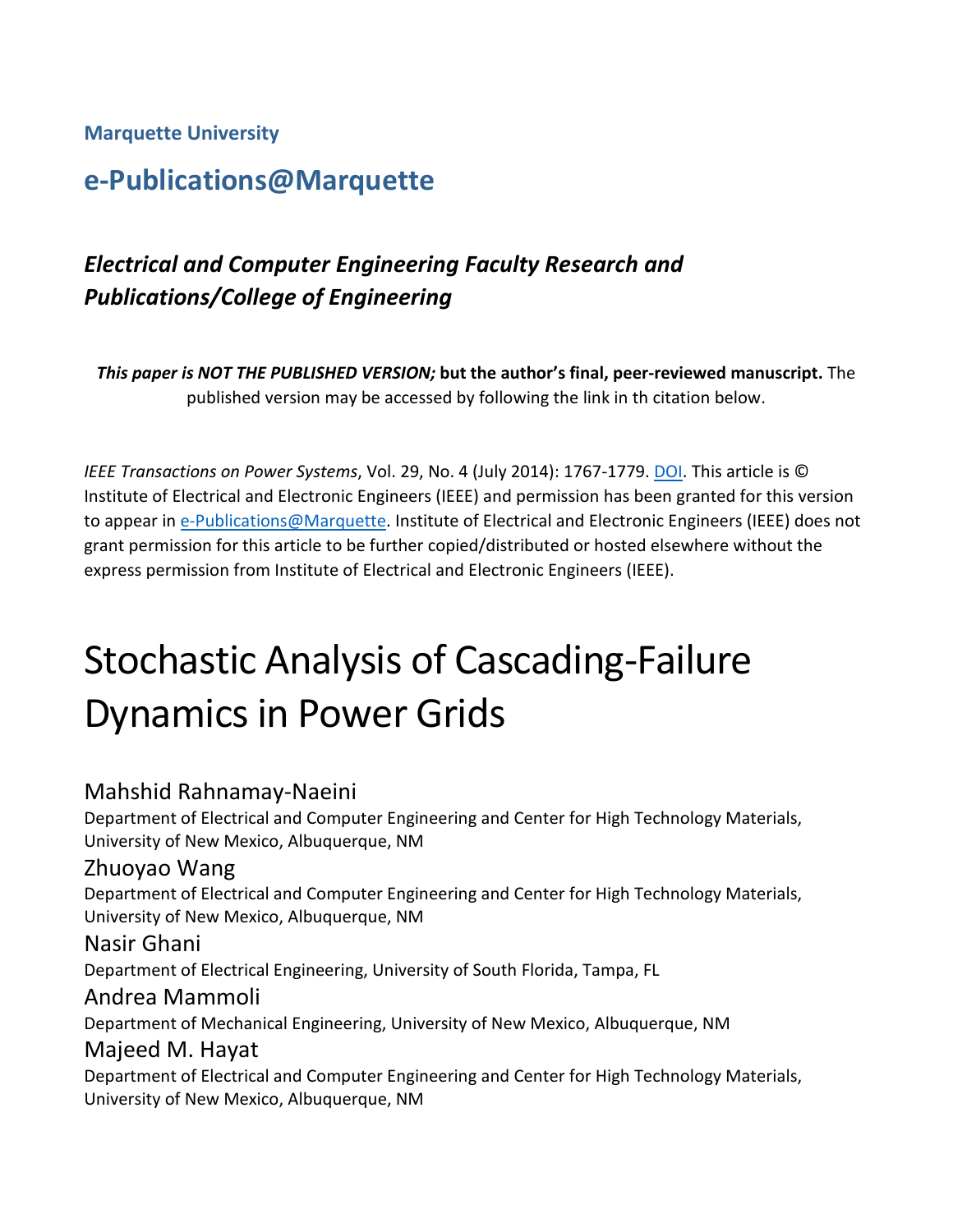## Abstract

A scalable and analytically tractable probabilistic model for the cascading failure dynamics in power grids is constructed while retaining key physical attributes and operating characteristics of the power grid. The approach is based upon extracting a reduced abstraction of large-scale power grids using a small number of aggregate state variables while modeling the system dynamics using a continuous-time Markov chain. The aggregate state variables represent critical power-grid attributes, which have been shown, from prior simulation-based and historical-data-based analysis, to strongly influence the cascading behavior. The transition rates among states are formulated in terms of certain parameters that capture grid's operating characteristics comprising loading level, error in transmission-capacity estimation, and constraints in performing load shedding. The model allows the prediction of the evolution of blackout probability in time. Moreover, the asymptotic analysis of the blackout probability enables the calculation of the probability mass function of the blackout size. A key benefit of the model is that it enables the characterization of the severity of cascading failures in terms of the operating characteristics of the power grid..

## SECTION I. Introduction

While power grids are reliable systems, they have experienced large cascading-failure blackouts at enormous costs. A large number of physical attributes of the power grid, such as voltage and frequency at various points in the grid, power-flow distribution, and the functionality of the grid's components, determine the state of the power grid at each time. Various events, such as contingencies, control actions, and demand changes, may alter the state of the system. Cascading failures in power grids can be described as successive changes of power-grid states, for instance, due to component failures, transmission-line tripping, voltage instability, phase mismatch, and changes in power-flow distribution. However, the analytical modeling of the evolution of the detailed system state during cascading failures may not be feasible. This is mainly due the large space of power-grid states and the large number of parameters affecting the states, not to mention the complexity of the interactions between the physical attributes and the stochastic dynamics of states. Besides the physical attributes of the power grid, its operating characteristics (e.g., the power-grid loading level) also affect the interactions among components and the cascading behavior of the power grid. For example, the cascadingfailure models reported in [1] and [2] do show that there are critical transitions in the cascading behavior as the load of the system is elevated. Moreover, as power grids become more reliant on the communication and control systems for their daily operation, a new set of operational characteristics pertaining to control and communication systems begin to influence cascading failures [3].

In the past two decades, researchers have exerted considerable efforts in modeling and understanding cascading failures in power systems. Among such efforts is the class of probabilistic models [2], [4]–[5][6][7]. However, many of the existing probabilistic models suffer from a disconnect between the parameters of the abstract models they employ and the physical and operating characteristics of the system. We believe that a probabilistic model for cascading failures that exhibits a clear connection between its abstract parameters and the physical and operational characteristics of the system will provide further insight into the cascading behavior.

In this paper, we present an approach that aims to balance the tradeoff that exists between the scalability and analytical tractability of probabilistic models for cascading failures, on the one hand, and the level of details in the description of the physical and operational characteristics that can be embedded in the model on the other hand. Specifically, we construct a scalable and analytically tractable probabilistic model for cascading failure dynamics while retaining certain key physical attributes and operating characteristics of the power grid. This is accomplished by defining a reduced abstraction of the detailed power-grid state space (a small set of equivalence classes) by means of identifying a few aggregate state variables based upon our analysis of power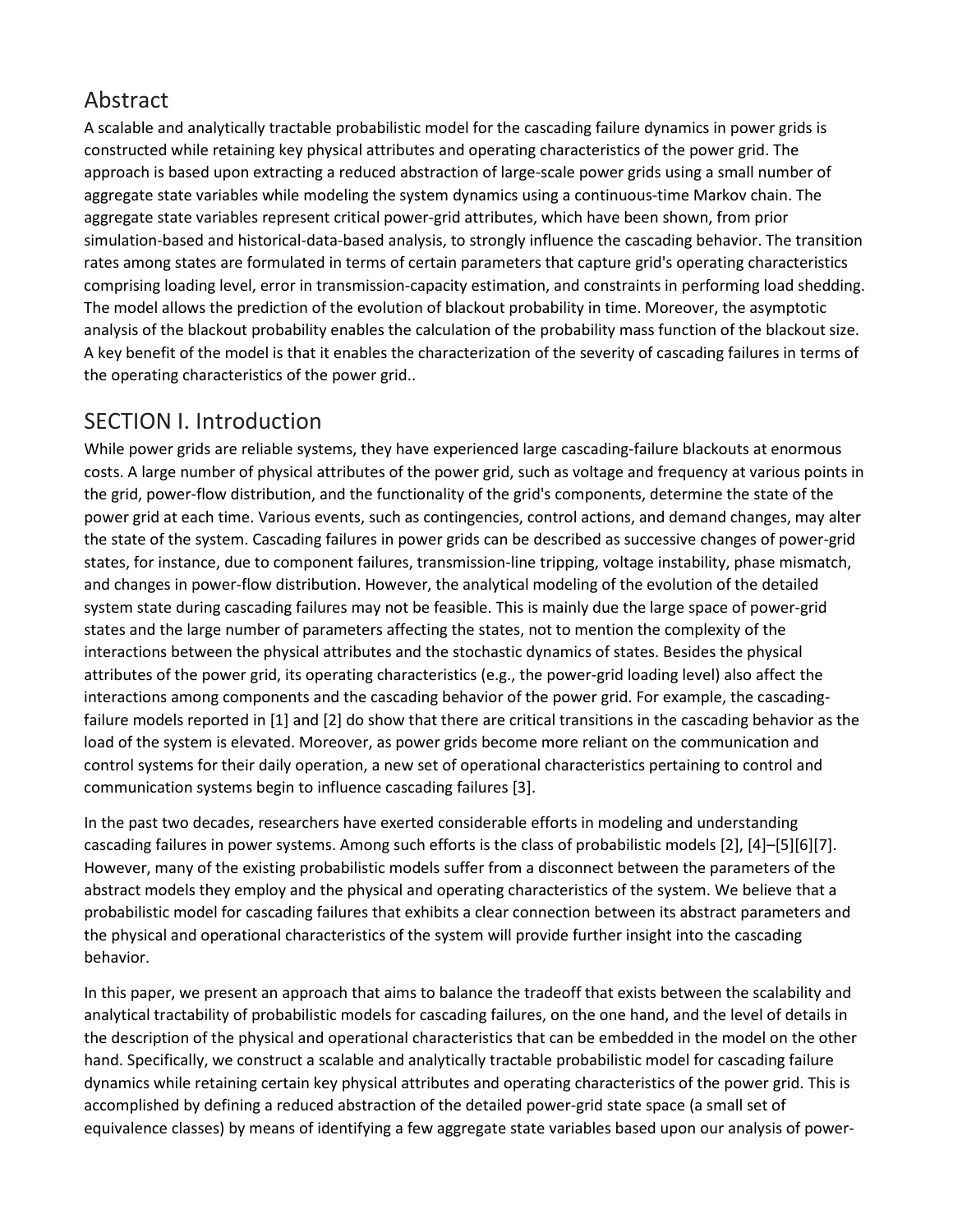system simulations and historical data. The aggregate state variables describe the physical attributes of the power-grid states and govern the cascading failure behavior. The stochastic dynamics of cascading failures are then modeled by the sequence of stochastic transitions among the "abstract" states according to a continuoustime Markov chain. We term the model presented in this paper the stochastic abstract-state evolution (SASE) model. The state-dependent transition rates of the SASE model are formulated in terms of the operating characteristics of the power grid including power-grid loading level, transmission-capacity estimation error, and the constraints in implementing load shedding.

The SASE model offers two major contributions beyond existing stochastic models for cascading failures. First, it enables the prediction of the evolution of the blackout probability in terms of key power-grid operating characteristics, which is an expansion of our earlier work [6]. Second, and more importantly, it enables an asymptotic analysis that leads to the analytical characterization of the probability mass function of the blackout size as well as the severity of cascading failures in terms of the key power-grid operating characteristics. We emphasize that the proposed concept of reducing the space of the detailed power-grid states is key in the scalability and analytical tractability of the SASE model.

## SECTION II. Related Work

In the last two decades, a great volume of work has been devoted to understanding and analyzing cascading failures in power grids (see [8] for a review). Efforts in modeling cascading failures in power grids can be categorized into three classes: analysis of cascading failures using power-system simulations [1], [9], deterministic analytical models [10], and probabilistic analytical models [2], [4]–[5][6][7]. Here, we review the probabilistic analytical models for cascading failures.

The work by Brummitt et al. [4] and the CASCADE model by Dobson et al. [2] model cascading failures triggered by initial load increments on certain components of the system. In both models, failures occur due to overloaded components and the cascading failure develops as a result of redistribution of loads among the remaining components. However, the redistribution of loads are based upon simple assumptions; for example, the CASCADE model assumes loads will be added equally to the components of the system as a result of failures. The probabilistic analytical models based upon branching processes [5], [11], [12] have also emerged, providing an analytical framework to study the statistical properties of cascading failures such as the probability distribution of blackout size. Reported branching-process approaches model cascading failures by considering generations of failures, whereby each failure in each generation independently produces a random number of subsequent failures in the next generation, and so on. In [11] and [12], the authors estimate the failure generation parameter of the branching process model for cascading failures using historical outage datasets. Notably, in [12] the authors account for varying failure generation parameter as the cascade progresses instead of a fixed parameter as in [11]. However, different from the work presented in the current paper, the work in [12] assumes that all line outages are homogeneous in their type.

Recently, we developed a scalable probabilistic approach [6], based upon regeneration theory and a reduced state space of the power grid, to model the dynamics of cascading failures in time. The transition rates among the states of the model are defined to be state- and age-dependent, and they are calculated empirically from power-system simulations. This renewal-based approach can collapse to a Markov process; however, it can also capture the stochastic events when the underlying events are non-Markovian. The independent and concurrent work by Wang et al. [7] provides a Markov-transition model for cascading failures. The transition probabilities among states are derived from a stochastic model for line overloading using a stochastic flow redistribution model based upon dc power-flow equations. This model enables simulating the progression of cascading failures and its time span. However, due to the analytical complexity of the time-varying transition probabilities the analytical and asymptotic characterization of probabilistic metrics such as the blackout probability and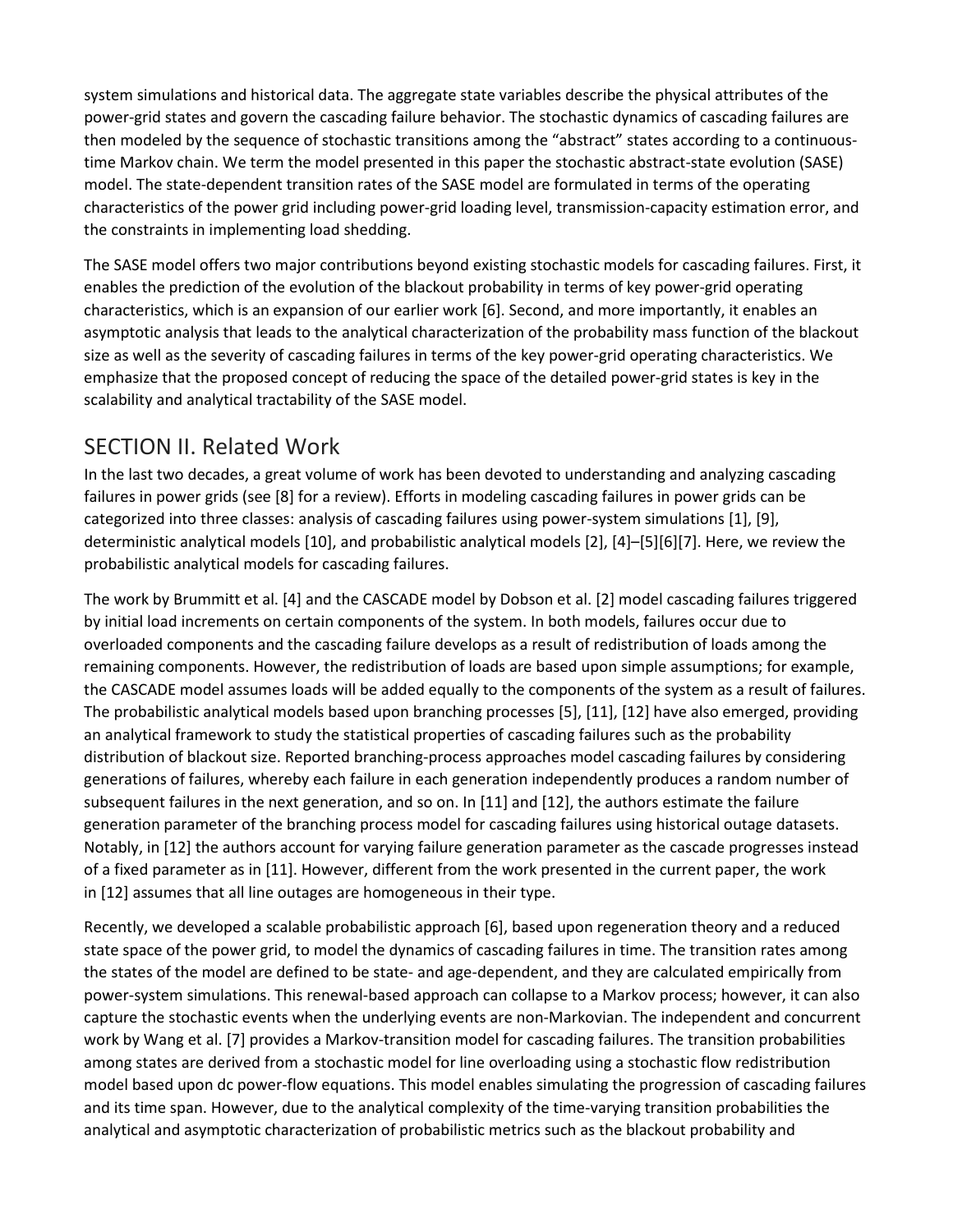distribution of the blackout size is not possible. In this paper, we present a scalable probabilistic model for the stochastic dynamics of cascading failures based upon a continuous-time Markov chain framework that captures key physical attributes of the power grid through its parameters and the novel definition of its reduced state space.

## SECTION III. Abstract State Space of Power Grids

Our power-system simulations [6], as well as available historical blackout data [13]–[14][15], all suggest that the functionality status of transmission lines and their power-flow capacities [16] are key physical attributes that should be considered in modeling cascading failures. The importance of these attributes are clear as line failures have always been a part of historical large blackouts and the capacity of transmission lines determine the power-delivery capacity of the grid. For simplicity, we term the nonfunctional lines (e.g., lines that are tripped by protection relays, overheated, or physically failed) the failed lines. Even in the case where only the functionality status of the mtransmission lines of the system are considered, the size of the state space of the power grid is exponential in m.

We consider three aggregate state variables to represent the power-grid state. The first variable is the number of failed lines,  $F$ , which has been commonly considered in the probabilistic modeling of cascading failures to represent power-grid states [1], [5], [7], [12]. Next, we consider the maximum of the capacities of all of the failed lines,  $C^{max}$ . Our simulations presented in [6] have shown that  $C^{max}$  dominates the effect of the capacity of the failed lines in cascading failures. Finally, our simulations presented in [6] have shown that certain powergrid states are cascade-stable, defined as a state for which once entered no further failures occur in the system. Accordingly, we define a new aggregate state variable, termed cascade-stability, which collectively captures many other physical attributes of the power grid (as the physical attributes specify whether a power-grid state is cascade-stable or not). We represent the cascade-stability by a binary state variable I, where  $I = 1$  indicates a cascade-stable state and  $I = 0$  indicates otherwise.

Here, we employ an expanded notion of equivalence classes of power-grid states compared to what we originally proposed in [6]. By utilizing the three introduced state variables as the descriptors of power-grid states, we partition the space of all detailed power-grid states into a collection of equivalence classes, denoted by S. Such coarse partitioning of the state space of the power grid implies that detailed power-grid states with the same aggregate state-variable values (i.e., the same value of F,  $C^{max}$  and I) will belong to one class and will be indistinguishable as far as the reduced abstraction is concerned. We term each class of the power-grid states an abstract power-grid state or in short an abstract state, and label each as  $S_i=(F_i,C_i^{max},I_i)$ , where  $S_i\in\mathcal{S}.$ 

The notion of power-grid states, abstract states, and transition between the abstract states is sketched in Fig. 1. Each large circle represents an abstract state and each of the four topological graphs inside each large circle represents a detailed power-grid state, albeit with common values for F,  $C^{max}$  and I. We assume that the power-flow capacity of the lines can be quantized into a discrete and finite set of capacity values, i.e.,  $\mathcal{C} =$  $\{C_1, C_2, ..., C_K\}$ . Thus, the cardinality of the abstract-state space S is  $N = 2Km$ . Therefore, the equivalence-class approach reduces the complexity associated with tracking the stochastic dynamics of the power grid from exponential to linear in  $m$ .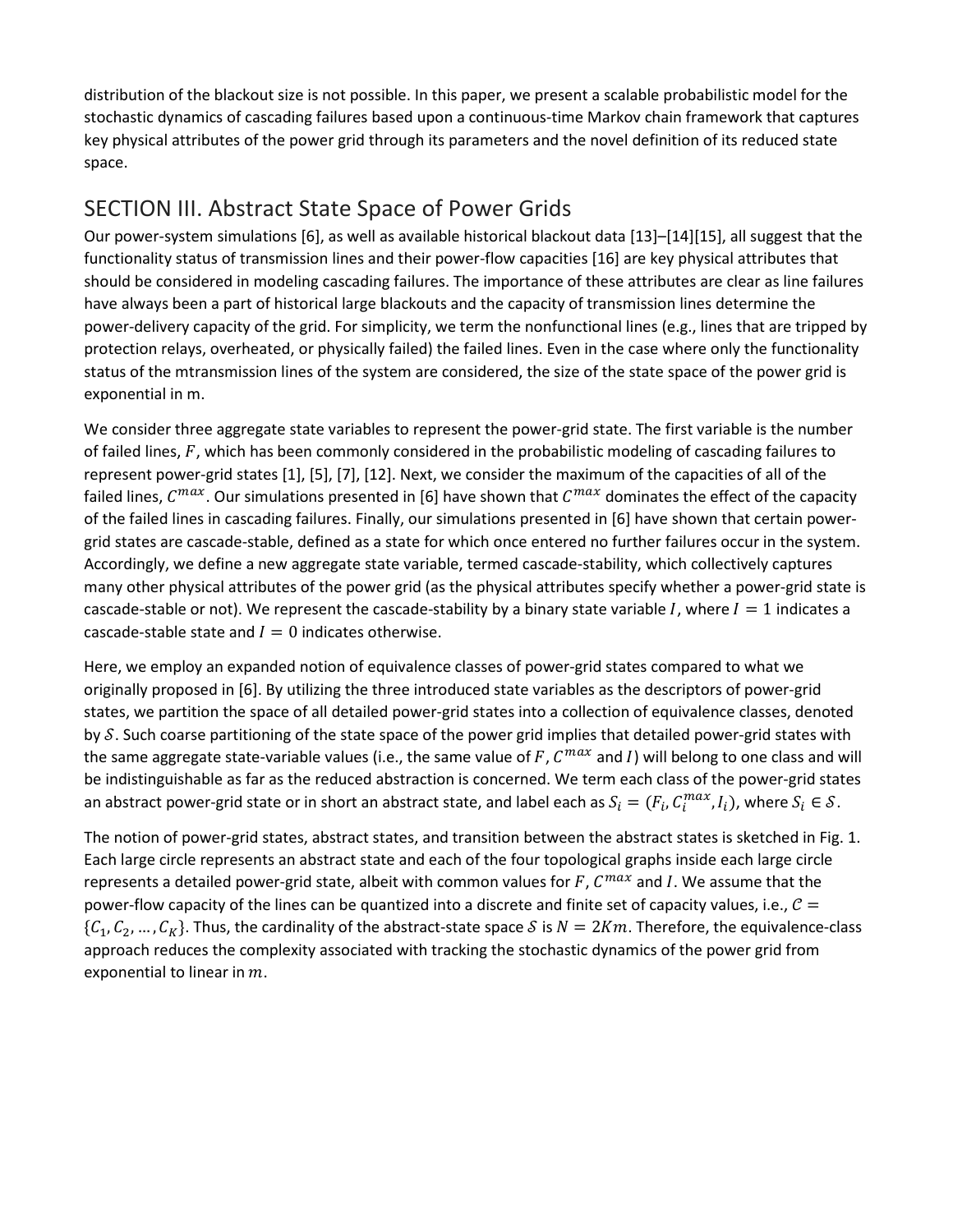

**Fig. 1.** Power-grid states, abstract states, and transitions between the abstract states.

Next, we provide two real scenarios of cascading failures from the historical blackout data that support the dependency of the cascading behavior on F and  $C^{max}$ . The time evolution of the cumulative line failures for the blackouts in July 1996 and August 1996 in the Western Interconnection [13] are shown in Fig. 2(a). The number of initial and final transmission-line failures are very close in these two blackouts. However, the approximate average line-failure rate in the July 1996 blackout is 1.6 failures per minute during the escalation phase of the cascading failures, while it is 4 failures per minute in the August 1996 blackout. Most notably, the initial disturbance of the blackouts were two 345-KV transmission-line failures in the July 1996 blackout and two 500- KV transmission-line failures in the August 1996 blackout. Next, the time evolution of the cumulative line failures for the blackout in the August 2003 in Eastern Interconnection [15] is shown in Fig. 2(b). Based upon the data, the average line-failure rate is approximately 1.4 failures per minute at the beginning phase while it is 18 failures per minute at the escalation phase of cascading failures. This can be described by the larger number of failures in the grid in the second phase as well as failure of some critical lines with high capacities. In summary, the aforementioned observations extracted from historical data and our simulations both support the selection of the capacity of the failed lines and the number of failures as key players in the formulation of the abstract state space.



**Fig. 2.** Cumulative line failures in the (a) July 1996 WSCC blackout (solid line), August 1996 WSCC blackout (dashed line), and (b) August 2003 blackout [13], [15]. The time of the initial failure is set to zero. The figures are reproduced in the same way as in [5].

#### SECTION IV. SASE Cascading-Failure Model

The SASE model describes the stochastic dynamics of cascading failures using a finite state continuous-time Markov chain whose state space is defined by the abstract states  $S_i = (F_i, C_i^{max}, I_i)$  for  $i = 1, 2, ..., N$ . Recall that the state variable I indicates whether a state is cascade-stable or not; hence, it is utilized to specify the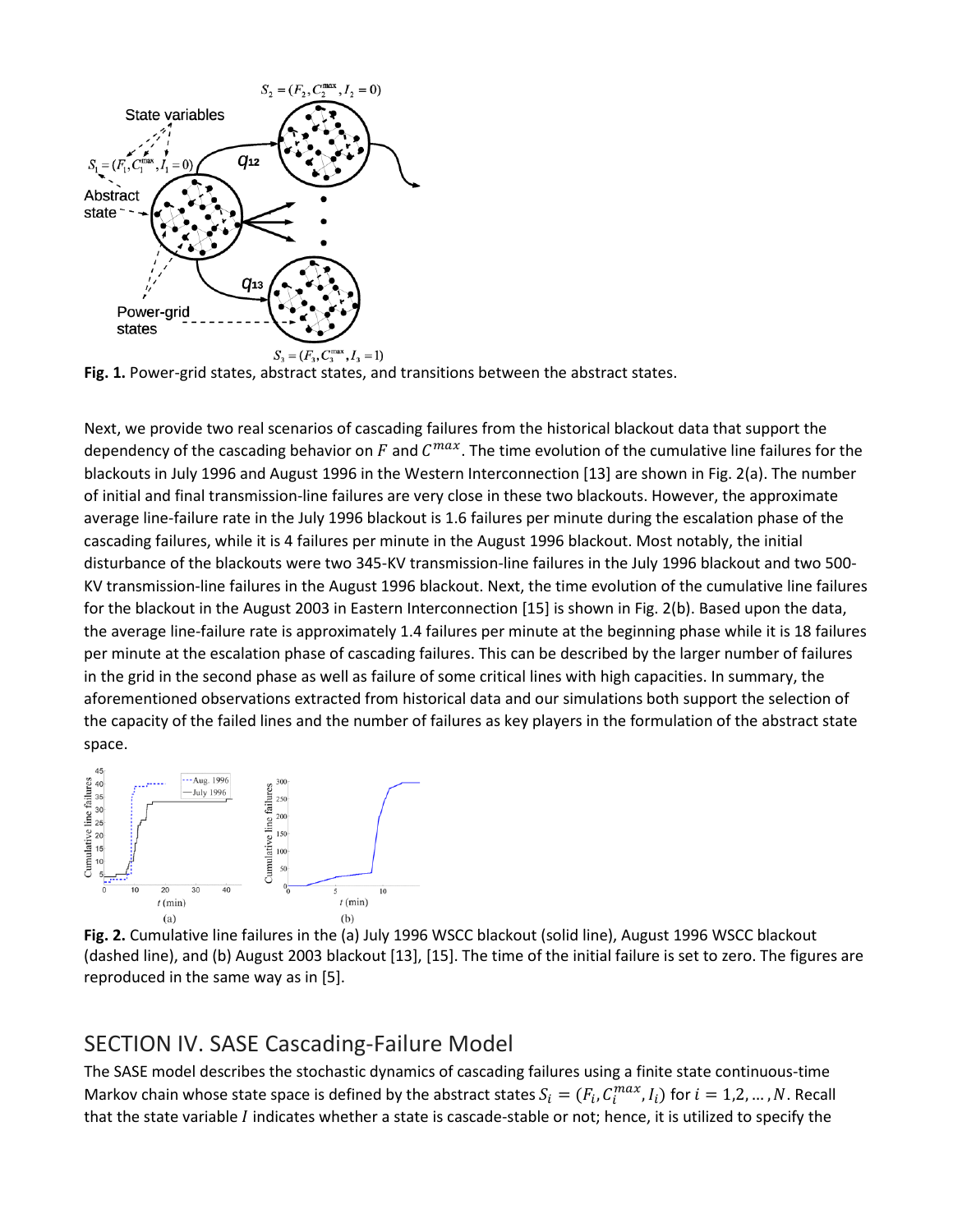absorbing  $(I = 1)$  and nonabsorbing  $(I = 0)$  states of the Markov chain. We term the nonabsorbing states as transitory states.

We consider two types of state transitions in the SASE model. The first type is termed as cascade-stop transition, which is from a transitory state, say  $S_i$ , to an absorbing state, say  $S_j$ , (i.e.,  $I_i = 0$  and  $I_j = 1$ ) such that  $F_j =$  $F_i$  and  $C^{max}_j=C^{max}_i$ . The cascade-stop transition leads to the end of the chain of failures, which in real systems can occur as a result of the implementation of successful control actions, formation of operating islands in the power grid, or occurrence of a large blackout. The second type of transitions is termed a cascade-continue transition. We assume that the cascade-continue transition occurs as a result of a single line failure in the system. The single-failure-per-transition approximation is based upon the assumption that time is divided into sufficiently small intervals such that each interval can allow only a single failure event. By cascade-continue transition we mean transition from a transitory state, say  $S_i$ , to another transitory state, say  $S_i$  (i.e.,  $I_i = I_j = 0$ ) such that  $F_j = F_i + 1$  and  $C_j^{max} \geq C_i^{max}$ . To this end, the cascading failure can be described as a sequence of Markovian transitions among transitory states with a final transition to some absorbing state.

We represent the state of the system at time  $t \ge 0$  by  $X(t)$ , an S-valued, continuous-time Markov chain. The transition probability matrix of the chain  $X(t)$  is denoted by  $P(t)$ , where its ijth element is  $p_{ij}(t) = P\{X(\tau +$  $(t) = S_i|X(\tau) = S_i$ ,  $t \ge 0$ . Note that the notation P is used to represent probability measure defined on the collection ( $\sigma$ -algebra)  $\mathcal F$  of all events (subsets of the sample space  $\Omega$ ) generated by the random variables defined in this paper.

Let  $q_{ij}$  for  $i \neq j$  represent the probability rate of transition from state  $S_i$  to state  $S_i$ , which depends upon the origin and destination states of the transition. This dependency allows for cascading behavior and will be explained in details in Section VI. The  $q_{ij}$  is defined as

$$
q_{ij} = \begin{cases} \lim_{h \to 0^{+}} \frac{p_{ij}(h)}{h}, & i \neq j \\ -\lim_{h \to 0^{+}} \frac{1 - p_{ij}(h)}{h}, & \text{for } i = j \end{cases}
$$
 (1)

where  $q_{ii}$  satisfies  $q_{ii}=-\sum_{j=1,j\neq i}^N-q_{ij}$  [17]. A Markov chain  $X(t)$  is completely determined by the transition rate matrix  $\bf{Q}$  with  $q_{ij}$  as its ijth element.

We formulate the transition rates of the SASE model based upon the transition probabilities of its embedded Markov chain (EMC). We denote the state of the EMC at discrete time instant  $\ell$  by  $X^{(\ell)}$ . The one-step transition probability matrix of the EMC is denoted by  $P^{EMC}$ . According to the definition of the SASE model, the elements of  $P^{EMC}$  has the form given in (2), shown at the bottom of the page,

$$
p_{ij}^{\text{EMC}} = \begin{cases} 0, & F_j < F_i \text{ or } F_j - F_i > 1 \text{ or } C_j^{\max} < C_i^{\max} \text{ or } (I_i = 1 \text{ and } j \neq i) \\ 1, & I_i = 1 \text{ and } j = i \\ P_{\text{trans}}(S_i, S_j), & \text{otherwise} \end{cases} \tag{2}
$$

where  $P_{\text{trans}}(S_i, S_j)$  represents the probability that the system transits from a transitory state, say  $S_i$ , to state  $S_j$  for which the value of  $F_j$  and  $C_j^{max}$  does not violate the transition rules in <u>(2)</u>. In Section VI, we will parametrically characterize  $P_{trans}(S_i, S_j)$  based upon our observations from simulations.

We approximate  $q_{ij}$  based upon  $\underline{(1)}$  $\underline{(1)}$  $\underline{(1)}$  and for a small  $\varDelta t$  as  $q_{ij}\approx (p_{ij}^{\rm EMC})/(\varDelta t)$  for  $i\neq j.$  We consider  $\varDelta t$  as (the small) unit of time approximating the average time between failures during the rapid escalation phase of the cascading behavior, which is relatively small compared with the total duration of cascading failures. We estimate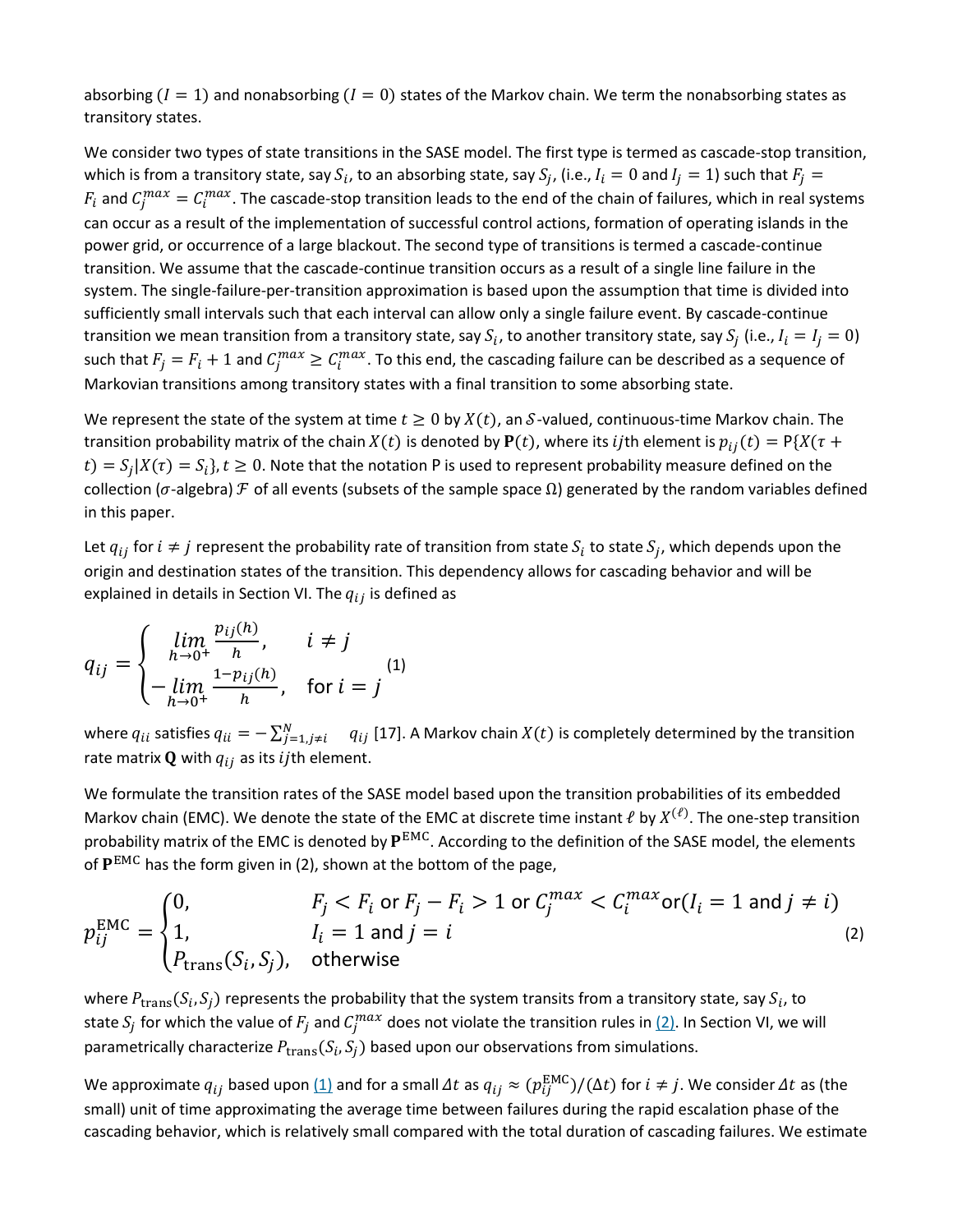such  $\Delta t$  using the historical blackout data provided in [5] and [13]. However, note that, based upon the individual blackout events,  $\Delta t$  may vary depending on the power system and its operating characteristics. For example, historical data suggests approximately 18 transmission-line failures per minute on average during the rapid escalation phase of the cascading failure for the August 2003 Eastern Interconnection blackout ( $\Delta t \approx$ 0.055 min) [13] while this number is 4 failures per minute for the August 1996 Western Interconnection blackout  $(4t \approx 0.25$  min) [5]. In our calculations we have selected an intermediate value of  $\Delta t \approx 0.25$  min. We emphasize that, while we consider a fixed  $\Delta t$  for the system, it is the state-dependent nature of the transition probabilities  $p_{ij}^{EMC}$  that inherently adjusts the transition rates to accommodate all phases of cascading failures, such as the precursor and escalation phases.

In Section V, we introduce our simulation methodology, which will be used in the parametric formulation of  $p_{ij}^{\text{EMC}}$ .

## SECTION V. Cascading-Failure Simulation

#### A. Overloading and Failure Mechanism

Here, we introduce our approach for simulating cascading failures resulting from line overloading. Our simulations are based upon the dc power-flow equations as described in [18].

A transmission line has a power-flow capacity that can be governed by the thermal limit, the voltage drop limit, or the steady-state stability limit of the line [16]. We denote the power-flow capacity of a transmission line, say the kth line, by  $C_k^{\text{opt}}$ . The  $C_k^{\text{opt}}$  values of the transmission lines are used by the control center of the power grid as constraints in the power-flow optimization framework (presented in Section V-C).

Similarly to the approach presented in [1], we consider a threshold  $\alpha_k$  for the power flow through the kth line above which the protection relay (e.g., circuit breaker or impedance protective relay) trips the line. Various factors and mechanisms in the power grid may affect the threshold  $\alpha$  for transmission lines. For example, the line overloading may lead to smaller measured impedance than relay settings [19], the thermal power-flow capacity of a transmission line may vary due to changes in the surrounding temperature and ambient weather conditions [20], or communication/control system problems may lead to inaccurate  $C_k^{\text{opt}}$  assumption in the control center. In all of these examples, the protection relay may trip the line when the power flow exceeds the threshold  $\alpha_k$ . Now, one may interpret the discrepancy between the threshold value  $\alpha_k$ , which represents the true capacity of the line, and the nominal capacity  $C_k^{opt}$  as an error by the control center in its estimation of the true capacity of the lines. By adopting this point of view, in this paper, we term  $C_k^{\text{opt}} - \alpha_k$  the capacity estimation error. While the approach presented in [1] considers a fixed threshold, in this paper we assume varying threshold to capture the effects of various parameters on the threshold and consequently on the cascading behavior. In our simulations, we quantify Coptk−αk by a fraction of  $C_k^{opt}$ , i.e.,  $C_k^{opt} - \alpha_k =$  $eC_k^{\text{opt}}$  for  $e \in [0,0.5]$ . Therefore, we assume a line is overloaded when the power flow through the line exceeds  $(1-e)C_k^{\text{opt}}$ . As such, the parameter e controls the capacity estimation error. Moreover, we categorize all of the transmission lines in the power grid based upon their capacity values into five categories with values from the set  $C = \{20 \text{ MW}, 80 \text{ MW}, 200 \text{ MW}, 500 \text{ MW}, 800 \text{ MW}\}\$  [16]. Similarly to the work presented in [21], in our simulations, we allow only one line trip at a time by randomly (according to the size of overload) tripping one of the overloaded lines.

Studies of major blackouts have shown that incorrect operation of protection relays contributes to cascading failures [13]. To capture this effect in our simulations, we have considered a small probability (0.04) for misoperation of protection relays. Due to space constraints, we will not investigate the effects of the mis-operation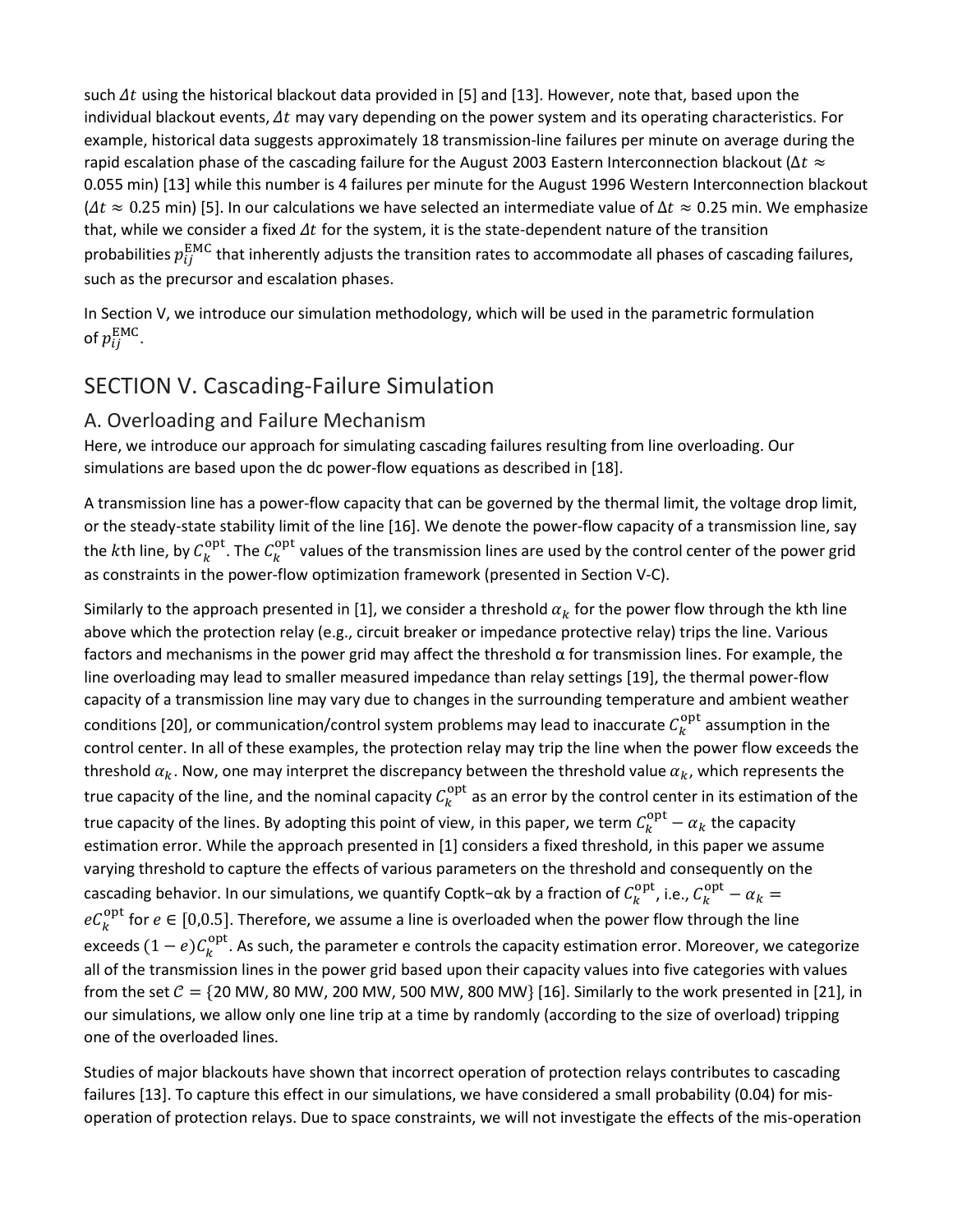of the protection relays on cascading behavior further. A study of such effects is presented in [22]. Finally, the simulations in this paper use the IEEE 118-bus system. However, we also refer to our simulations of IEEE 300-bus system for certain results to confirm the consistency of the observed trends.

#### B. Operating Characteristics of the Power Grid

In studying the cascading failures, we consider three power-grid operating characteristics as described below.

#### 5.2.1 Capacity Estimation Error

Recall that in the previous subsection we introduced the parameter  $e$ , which captures the effects of various factors and mechanisms that may lead to failure of transmission lines when their power flow is within a certain range of the maximum (nominal) capacity assumed by the control center. We use the parameter  $e$  to control the capacity estimation error (as described in the previous subsection).

#### 5.2.2 Power-Grid Loading Level

We denote the power-grid loading level by  $r$ , which is defined as the ratio of the total demand to generationcapacity of the power grid. The parameter r represents the level of stress over the grid in terms of the loading level of its components. Note that the N-1 security is ensured in all loading levels of the power grid.

#### 5.2.3 Load-Shedding Constraint Level

Load shedding is a critical control action when the system must be reconfigured to accommodate the disturbances on the power grid. In our earlier work [23], we have shown that the efficiency of the load shedding in responding to cascading failures depends upon the constraints in implementing the load shedding in the system. The constraint level is governed, for example, by control and marketing policies, regulations, physical constraints, and communication limitations. The ratio of the uncontrollable loads (loads that do not participate in load shedding) to the total load in the power grid is termed the load-shedding constraint, denoted by  $\theta \in$ [0,1], where  $\theta = 1$  means load shedding cannot be implemented and  $\theta = 0$  means there is no constraint in implementing the load shedding. The value of  $\theta$  controls the level of controllability of the load shedding in our simulations.

The effects of these parameters on the power-flow distributions are embedded in the power-flow optimization framework as described in Section V-C.

## C. Power-Flow Optimization Framework

For completeness, we summarize the power-flow optimization framework, introduced in our earlier work [3], [23].

Consider the transmission system of a power grid with  $\nu$  nodes (substations) interconnected by m transmission lines. The sets  $\mathcal L$  and  $\mathcal G$  are the set of load buses and the set of generator buses, respectively. The notation  $L_i$  represents the demand at the load bus i. The dc power-flow equations [18] can be summarized as

$$
\widetilde{F}=A\widetilde{P}^{(3)}
$$

where  $\stackrel{\sim}{P}$  is a power vector whose components are the input power of nodes in the grid (except the reference generator),  $\stackrel{\sim}{F}$  is a vector whose  $m$  components are the power flow through the transmission lines, and  $A$  is a matrix whose elements can be calculated in terms of the connectivity of transmission lines in the power grid and the impedance of the lines. This system of equations does not have a unique solution. Therefore, to find the solution to this system, we use, as done in [1], a standard optimization approach with the objective of minimizing the simple cost function that follows: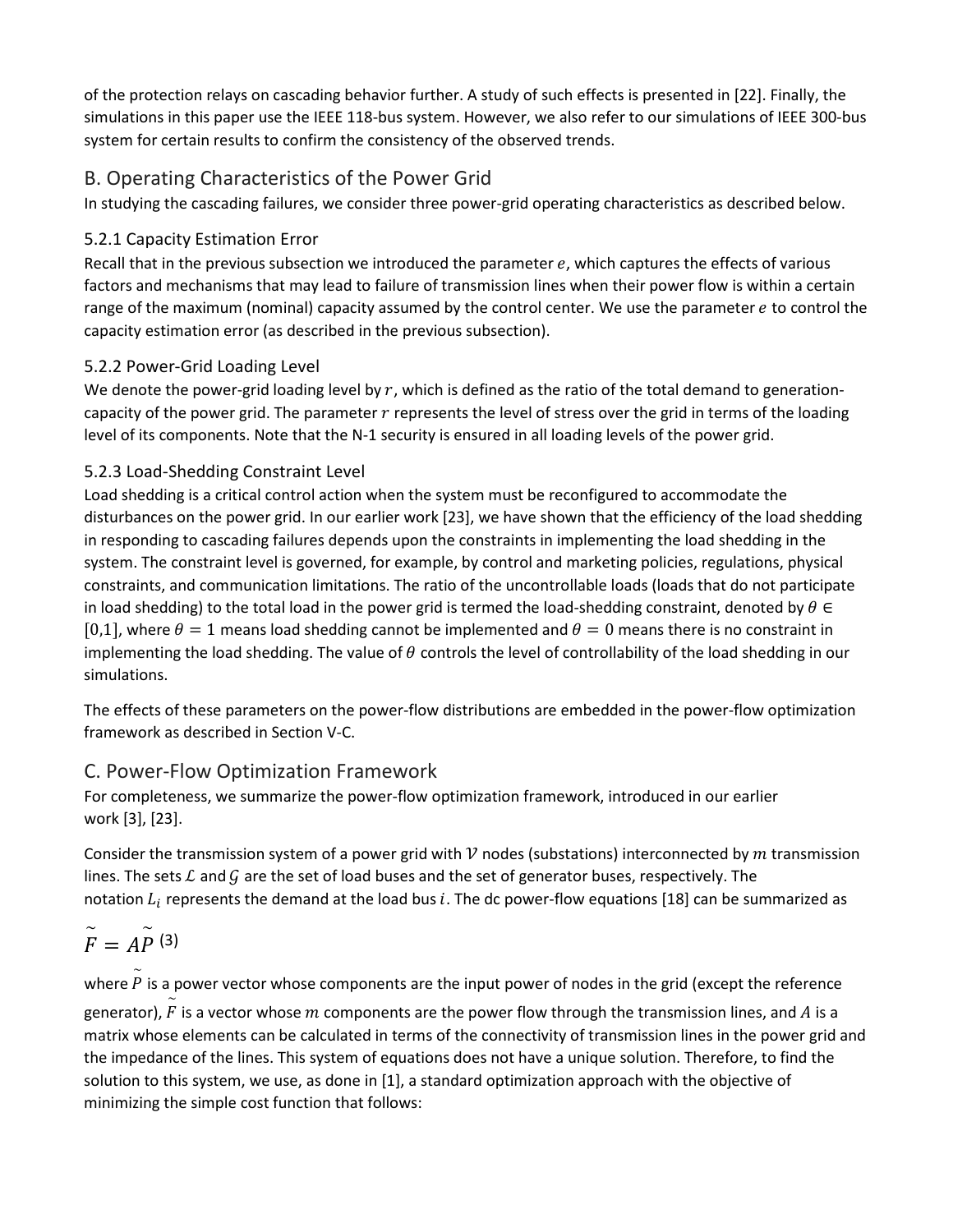$$
\text{Cost} = \sum_{i \in \mathcal{G}} w^g{}_i g_i + \sum_{j \in \mathcal{L}} w^\ell{}_j \ell_j \, . \, \text{(4)}
$$

A solution to this optimization problem is the pair  $g_i$  and  $\ell_j$  that minimizes the cost function in  $\underline{(4)}$ . Note that  $\ell_i = \theta_i L_i + b_i$ , where  $b_i$  will be determined by the optimization solution. In this cost function,  $w^g{}_i$  and  $w^t{}_j$  are positive values representing the generation cost for every node  $i \in \mathcal{G}$  and the loadshedding price for every node  $j \in L$ , respectively. We assume a high price for load shedding so that a load is to be curtailed only when there is generation inadequacy or transmission capacity limitations. The constraints for this optimization problem are listed here.

- 1. DC power flow equations:  $\widetilde{F}$  $= AP$  $\tilde{\tilde{P}}$ .
- 2. Limits on the generators' power:  $0 \le g_i \le G_i^{max}$ ,  $i \in \mathcal{G}$ .
- 3. Limits on the controllable loads:  $(1 \theta_j)L_j \leq b_j \leq 0, j \in \mathcal{L}$ .
- 4. Limits on the power flow through the lines:  $|\stackrel{\sim}{F}_\cdot|$  $|k_k| \leq C_k^{\text{opt}}$  for  $k \in \{1, ..., m\}.$
- 5. Power balance constraints (power generated and consumed must be balanced):  $\sum_{i\in G}$   $g_i$  +

$$
\sum\nolimits_{j\in\mathcal{L}}\ell_j=0.
$$

Note that, in the above formulation, the quantities  $\ell_j$  are negative and the  $g_i$ 's are positive (by definition). The operating parameter  $r$  affects the initial load on the system, i.e., the  $L_i$ 's. The solution to this optimization problem determines the amount of load shed, generation, and the power flow through the lines. If failures occur in the power grid, we assume that the control center redistributes the power in the grid by solving the above optimization problem. If the new power-flow distribution overloads lines (based on the overload definition in Section V.A), more failures will occur in the power grid. This process iterates until no more failures occur in the system.

We use MATPOWER [24], which is a package of MATLAB m-files, for solving the optimal power flow and simulating cascading failures. The quasi-static approaches that employ a power-flow distribution framework together with a method to identify overloaded lines and individual failures to model cascading failures have been used in several works in the literature such as [19], [21], and [25]. In Section VI, we will use simulations to study the effects of the three introduced power-system operating characteristics on cascading failures and use this understanding to parametrically formulate  $p_{ij}^{\text{EMC}}$ .

#### SECTION VI. Transition Probabilities

Here, we parametrically model  $P_{trans}(S_i, S_j)$  introduced in  $(2)$ . In order to simplify the formulation of the  $P_{\text{trans}}(S_i, S_j)$ , we consider the probability components depicted in Fig. 3. We will introduce the components represented in Fig. 3 as we go through this section and refer to this figure as necessary.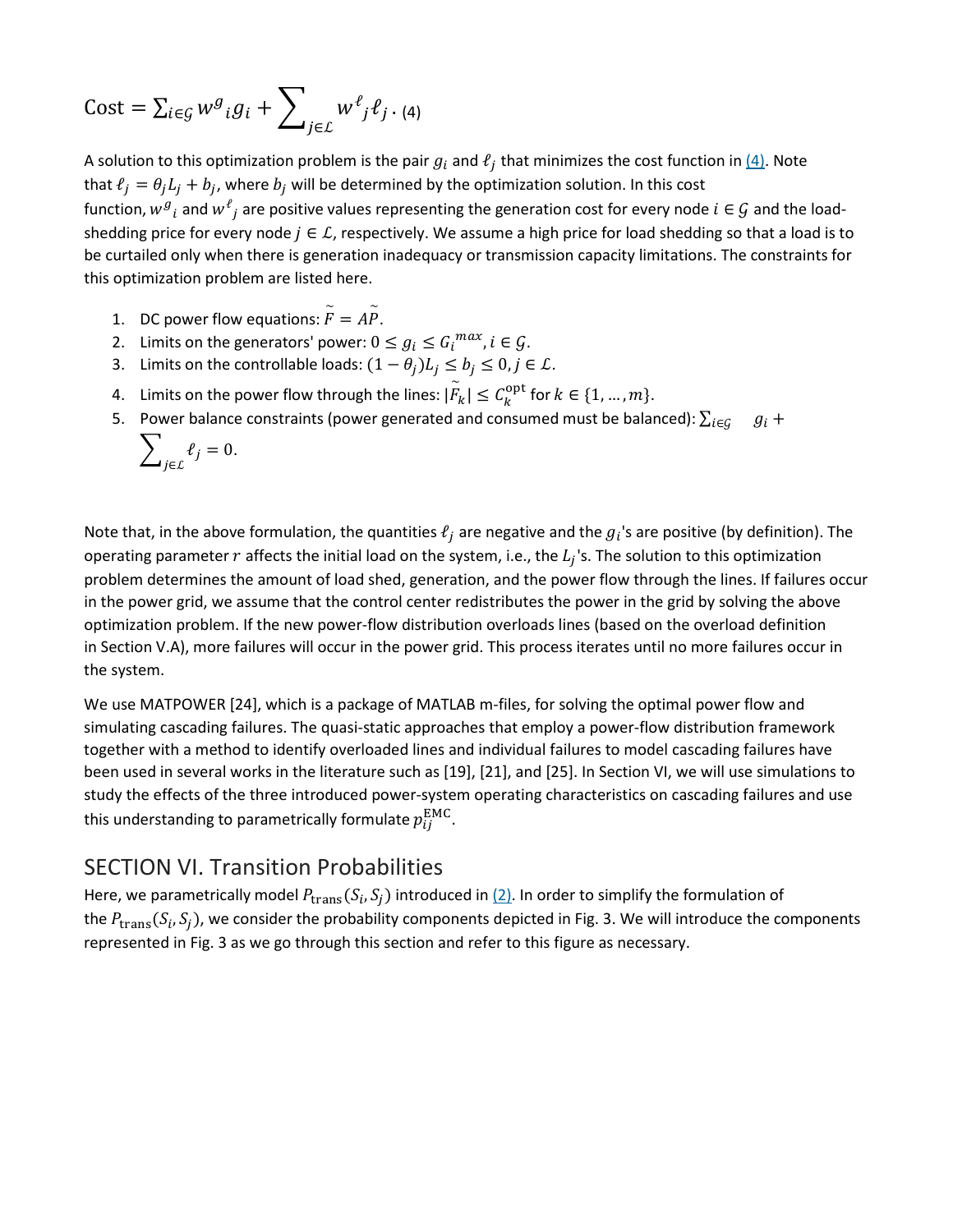

**Fig. 3.** Components of  $P_{trans}(S_i, S_j)$ . First, transition from a transitory state  $S_i$  is divided into two categories: transition to an absorbing state  $S_i^*$  and transition to a transitory state (states in the dashed circles are transitory states). Next, the transition to a transitory state is also divided into two categories: transition to a state  $S_i^{**}$  with the same  $C^{max}$  values as that of  $S_i$ , and transition to a state whose maximum capacity of the failed lines is larger than  $C^{max}$  associated with the state  $S_i$ .

Note that, for every transitory state, say  $S_i \in S$ , there is a single associated absorbing state, which we denote by  $S_i^*$  (see Fig. 3). Note that state  $S_i^*$  has the same  $F$  and  $C^{max}$  values as those for  $S_i$  but it has  $I_i^*=1$  (where as  $I_i = 0$ ). Based upon whether the next state of the transition is an absorbing state or not, we decompose the transition probability as follows:

$$
P_{trans}(S_i, S_j)
$$
  
=  $P\{X^{(\ell+1)} = S_j | X^{(\ell)} = S_i, X^{(\ell+1)} = S_i^* \}$   
×  $P\{X^{(\ell+1)} = S_i^* | X^{(\ell)} = S_i\}$  (5)  
+  $P\{X^{(\ell+1)} = S_j | X^{(\ell)} = S_i, X^{(\ell+1)} \neq S_i^* \}$   
×  $P\{X^{(\ell+1)} \neq S_i^* | X^{(\ell)} = S_i\}.$ 

Note that  $X^{(\ell+1)} = S_i^*$  implies that cascading failure ends in the system. As such, we define the probability of cascade-stop transition as  $P_{\text{stop}}(S_i) \stackrel{\triangle}{=} P\{X^{(\ell+1)} = S_i^* | X^{(\ell)} = S_i\}$ . Clearly,  $P\{X^{(\ell+1)} = S_j | X^{(\ell)} = S_i, X^{(\ell+1)} = S_i\}$  $\{S_i^*\}=\delta_{S_i^*,S_j}$ , where  $\delta_{S_i^*,S_j}=1$  when  $S_j$  is equal to  $S_i^*$  and  $\delta_{S_i^*,S_j}=0$  otherwise. Moreover, we define  ${\rm P}\{X^{(\ell+1)}=0\}$  $S_j|X^{(\ell)}=S_i, X^{(\ell+1)}\neq S_i^*\}\stackrel{\triangle}{=} (1-\delta_{S_i^*,S_j})P_{\rm cont}(S_i,S_j)$ , where  $P_{\rm cont}(S_i,S_j)$  is the conditional cascade-continue transition probability. Thus, we rewrite  $(5)$  as

$$
P_{\text{trans}}(S_i, S_j) = \delta_{S_i^*, S_j} P_{\text{stop}}(S_i)
$$
  
 
$$
+ (1 - \delta_{S_i^*, S_j}) P_{\text{cont}}(S_i, S_j) (1 - P_{\text{stop}}(S_i))
$$
 (6)

for  $S_i$ ,  $S_i^*$ ,  $S_j \in \mathcal{S}$ . Note that  $\sum\nolimits_{i=1}^N P_\text{trans}(S_i, S_j) = 1$  $j=1$ .

The rest of this section is devoted to the parametric representation of  $P_{\rm stop}(S_i)$  and  $P_{\rm cont}(S_i, S_i)$ , and therefore, the parametric formulation of  $P_{trans}(S_i, S_j)$  due to  $\underline{(6)}$ .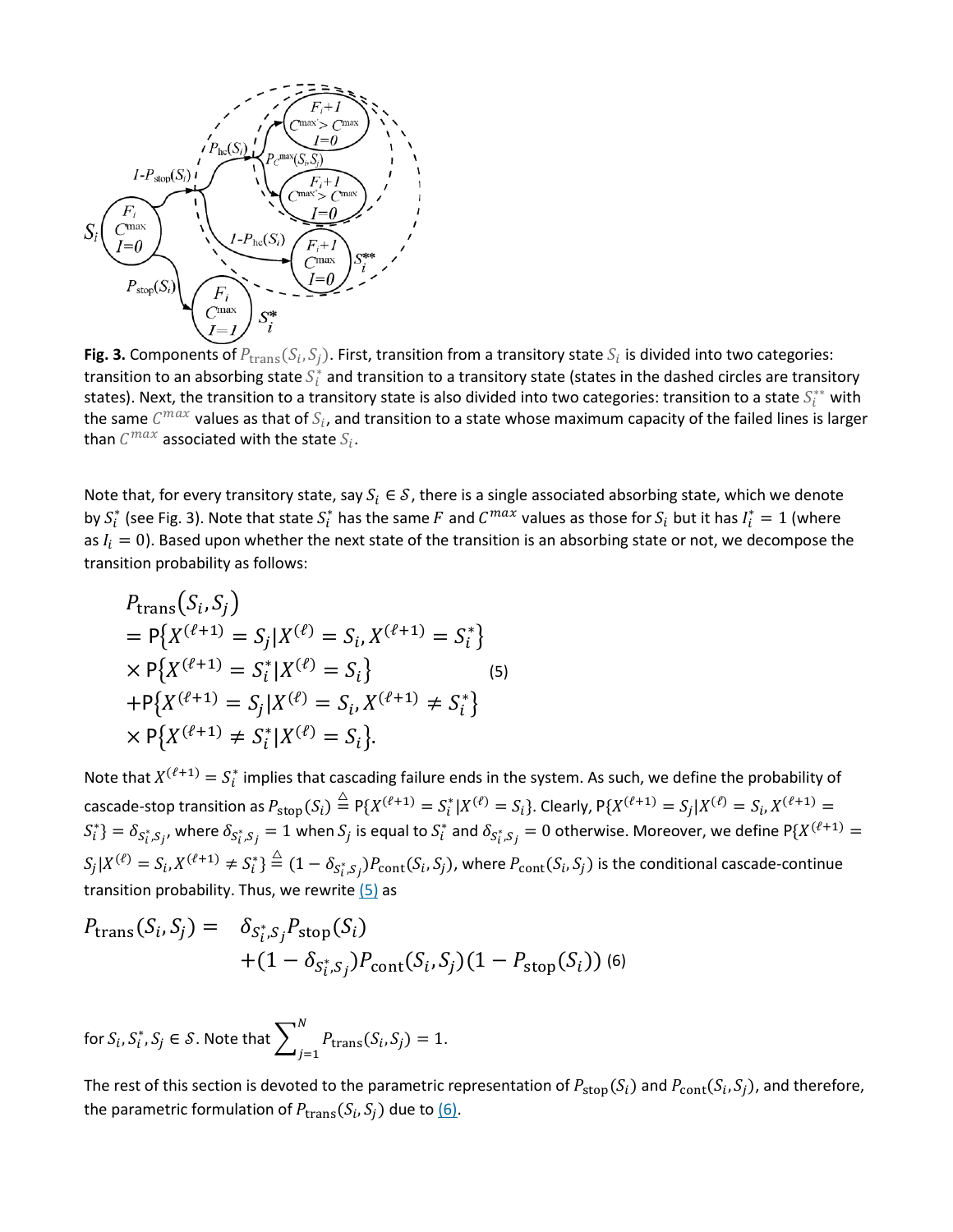#### SECTION A. Cascade-Stop Probability

Here, we will present simulation results that show the dependency of  $P_{stop}(S_i)$  on  $F_i$  and  $C_i^{max}$ . To simplify the observation of the effects of  $F_i$  and  $C_i^{max}$  on  $P_{stop}(S_i)$ , we have studied  $P_{stop}(S_i)$ as a function of  $F_i$  and  $C_i^{max}$  individually represented, respectively, by  $P_{stop}^{(1)}(F_i)$  and  $P_{stop}^{(2)}(C_i^{max})$ . In Appendix A, we present a simple approach similar to the approach presented in [26] in conjunction with certain reasonable assumptions (originated from the simulations of the power grid and power grid characteristics) to approximately represent  $P_{\text{stop}}(S_i)$  in terms of a weighted superposition of  $P_{\text{stop}}^{(1)}(F_i)$  and  $P_{\text{stop}}^{(2)}(C_i^{max})$  as

$$
P_{\text{stop}}(S_i) = w P_{\text{stop}}^{(1)}(F_i) + (1 - w) P_{\text{stop}}^{(2)}(C_i^{max}) \tag{7}
$$

where, in our formulation, we simply set  $w = 0.5$ .

Fig. 4(a) and (b) shows the simulation results of  $P_{\text{stop}}^{(1)}(F_i)$  and  $P_{\text{stop}}^{(2)}(C_i^{max})$ , respectively, for the IEEE 118-bus and the IEEE 300-bus systems. The IEEE 118-bus system has 186 transmission lines and the IEEE 300-bus systems has 409 transmission lines. Note that  $P_{\text{stop}}^{(1)}(F_i)$  and  $P_{\text{stop}}^{(2)}(C_i^{max})$  exhibit the same general behavior in both grids. Due to the space constraints, we will limit our presentation to the IEEE 118-bus system with the knowledge that a similar approach for the parametric modeling of transmission rates can be applied to larger scale grids by adjusting the parameters of the model.



**Fig. 4.** (a)  $P_{\text{stop}}^{(1)}(F_i)$  and (b)  $P_{\text{stop}}^{(2)}(C_i^{max})$  for the IEEE 118-bus system and the IEEE 300-bus system for  $r=$  $0.7, e = 0.1$ , and  $\theta = 0$ .

Figs. 5 and 6 show the simulation results of  $P_{stop}^{(1)}(F_i)$  and  $P_{stop}^{(2)}(C_i^{max})$  for the IEEE 118-bus system, respectively, for different operating settings of the grid. The results of our simulations are obtained using 1000 scenarios of random initial disturbances with two or three random line failures. We considered three different values of loadshedding constraint level  $\theta$  in order to show that operating characteristics of the power grid affect the stability probabilities while the value of  $r$  and  $e$  are fixed to be 0.7 and 0.1, respectively (the effects of  $r$ , and  $e$  are discussed in Section VI-C).

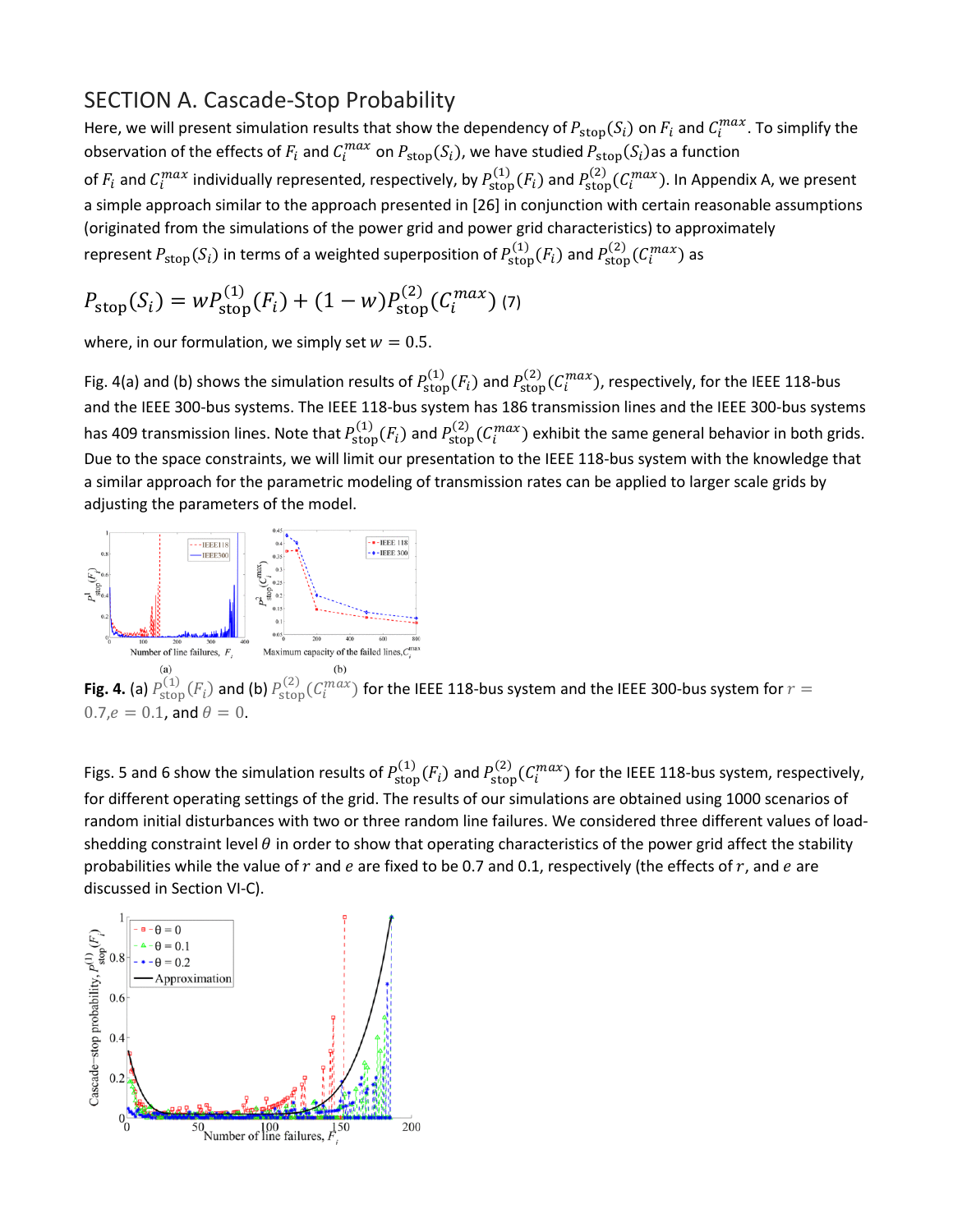**Fig. 5.** Simulation results of  $P_{\text{stop}}^{(1)}(F_i)$  for  $r = 0.7, e = 0.1$  and three values of  $\theta$ . The solid line is the parametric



**Fig. 6.** Simulation results of  $P_{\text{stop}}^{(2)}(C_i^{max})$  for  $r = 0.7$ ,  $e = 0.1$  and three values of  $\theta$ . The solid line is the parametric approximated function when  $\theta = 0$ .

From Fig. 5, we observe that  $P_{\text{stop}}^{(1)}(F_i)$  is bowl-shaped, with three identifiable phases, which are described in detail below. The importance of the bowl-shape form is that it reflects the general cascading behavior as failures accumulate. A similar three-phase behavior can be observed in the historical cascading-failure data presented in Fig. 2.

#### 6.1.1 First Phase

This phase represents the regime when the likelihood of an additional failure increases substantially as a function of the number of failures. A qualitatively similar increase in the failure propagation probability has also been observed by Dobson [12]. This phase starts at  $F_i = 2$  (due to N-1 security). To this end, we define the parameter  $a_1$  as  $P_{\text{stop}}^{(1)}(2)$ , which represents, intuitively speaking, the reliability of the power grid to initial disturbances with two failures. Also in the first phase,  $P^{(1)}_{\rm stop}(F_i)$  decreases from  $a_1$  to a small  $P_{\text{stop}}^{(1)}(F_i)$  value,  $\epsilon$  (our results suggest  $\epsilon = 0.05$ ), as the number of failures increases and reaches a critical  $F_i = a_2 m$  value.

#### 6.1.2 Second Phase

This phase represents the escalated phase of cascading failures. During this phase  $P^{(1)}_{\text{stop}}(F_i)$  is small (we assume  $P_{\text{stop}}^{(1)}(F_i) = \epsilon$  during this phase) and the power grid is highly vulnerable. This phase starts at  $F_i = a_2 m$ , which represents the number of failures in the power grid after which the cascading failure enters the escalated phase. As expected, our results show that, during this phase, the efficiency of the control action (represented by  $\theta$ ) hardly affects  $P^{(1)}_{\rm stop}(F_i)$ .

#### 6.1.3 Third Phase

As  $F_i$  increases further, the probability of having an additional failure decreases as cascading-failure behavior begins to phase out. This behavior can be attributed to the finite size of the power grid or the fact that as more failures occur "functional islands" may form in the grid, leading to the termination of cascading failures. Therefore, in this phase, the value of  $P_{\text{stop}}^{(1)}(F_i)$  rises, and, finally,  $P_{\text{stop}}^{(1)}(m)=1$ . Note that, in this paper, we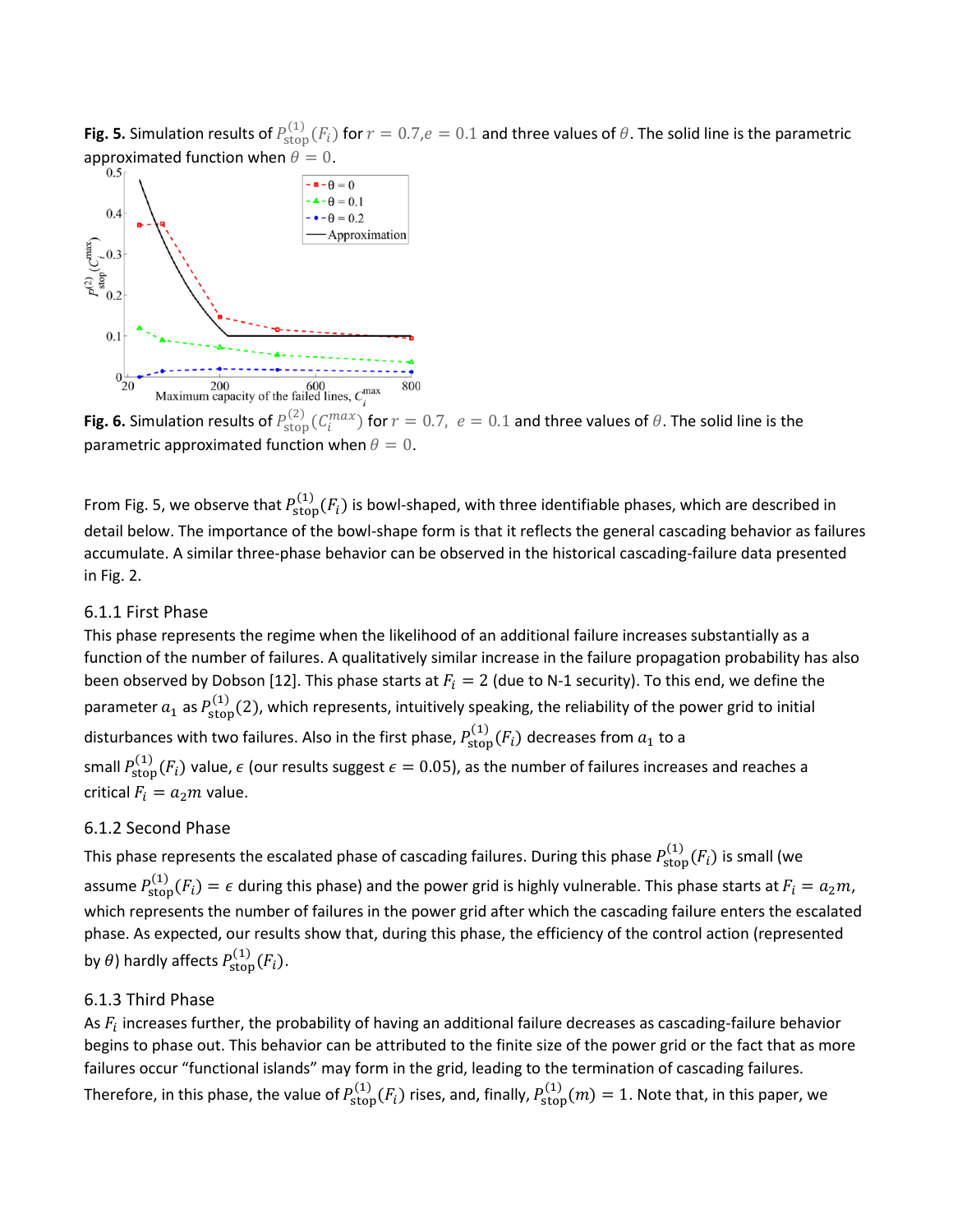simply consider a fixed parametric model for the third phase of  $P^{(1)}_{stop}(F_i)$ , which only roughly approximates the average scenario of various operating settings.

We propose the following parametric model to capture the three aforementioned phases in  $P^{(1)}_{\rm stop}(F_i)$ :

$$
P_{\text{stop}}^{(1)}(F_i)
$$
  
= 
$$
\begin{cases} a_1(\frac{a_2m-F_i}{a_2m})^4 + \epsilon, & 2 \le F_i \le a_2m \\ \epsilon, & a_2m < F_i \le 0.6m \\ min\{(\frac{F_i - 0.6m}{m - 0.6m})^4 + \epsilon, 1\}, & 0.6m < F_i \le m. \end{cases}
$$
 (8)

The parametric  $P^{(1)}_{\text{stop}}(F_i)$  is shown in Fig. 5 for  $\theta=0$ . Recall that we have judiciously selected a common parametric model for the third phase of the bowl-shaped function across various operating settings. Consequently, the parametric function  $P_{\text{stop}}^{(1)}(F_i)$  shown in Fig. 5 does not accurately match the simulation results for  $\theta = 0$  scenario in the third phase.

The empirically calculated  $P_{\text{stop}}^{(2)}(C_i^{max})$  is shown in Fig. 6. The value of  $P_{\text{stop}}^{(2)}(C_i^{max})$  indicates, intuitively speaking, the reliability of the power grid when the maximum capacity of the failed lines in the grid is Cmaxi. Note that  $P_{\text{stop}}^{(2)}(\mathcal{C}_i^{max})$  decreases as  $\mathcal{C}_i^{max}$  increases, which means that the power grid is more vulnerable to additional failures when it has lost at least a line with a large capacity value. We also observe that  $P_{\rm stop}^{(2)}(C_i^{max})$  decreases for all  $C_i^{max}$  values as  $\theta$  increases; however, the effect of  $\theta$  on the reliability is larger when  $C_l^{max}$  is smaller. This is because control actions are most effective when they are implemented in the beginning phase of cascading failures where  $C^{max}$  is more likely to be small.

The  $P_{\text{stop}}^{(2)}$   $(C_i^{max})$  is formulated parametrically as

$$
P_{\text{stop}}^{(2)}(C_i^{max}) = max\left\{a_3 \left(\frac{C_i^{max} - max\{C\}}{max\{C\}}\right)^4, a_4\right\} (9)
$$

where  $a_3 \triangleq P_{\text{stop}}^{(2)}(min\{\mathcal{C}\})$  and  $a_4 \triangleq P_{\text{stop}}^{(2)}(max\{\mathcal{C}\})$ . The parametric function of  $P_{\text{stop}}^{(2)}(C_i^{max})$  is also shown (by the solid line) in Fig. 6. This completes the parametric modeling of  $P_{stop}(S_i)$  based on  $(7)$ . In Section VI-C, we show that the value of  $a_1, ..., a_4$  are affected by r, e, and  $\theta$ . In the SASE model, we will perceive the parameters  $a_1, ..., a_4$  beyond abstract model parameters but as parameters that govern the cascading behavior while maintaining a physical connection to the operating characteristics of the system.

#### SECTION B. Cascade-Continue Probability

Recall that, for every transitory state  $S_i$ , there is only one transitory state with the same  $C^{max}$  as that of state  $S_i$  and exactly one more failure than that for state  $S_i.$  We denote such state by  $S_i^{**}$  (see Fig. 3). Failure of a line with capacity smaller than or equal to  $C_l^{max}$  results in transitioning from state  $S_l$  to state  $S_l^{**}$ . Similarly to [\(5\),](https://ieeexplore.ieee.org/abstract/document/#deqn5) depending on whether the next line failure has larger capacity than  $C^{max}_{l}$  or not, we can write the conditional cascade-continue transition probability by conditioning on  $S_i^{\ast\ast}$  as

$$
P_{\text{cont}}(S_i, S_j) = (1 - P_{\text{hc}}(S_i)) \delta_{S_i^{**}, S_j} + (1 - \delta_{S_i^{**}, S_j}) P_{\text{c}} \max(S_i, S_j) P_{\text{hc}}(S_i)
$$
\n<sup>(10)</sup>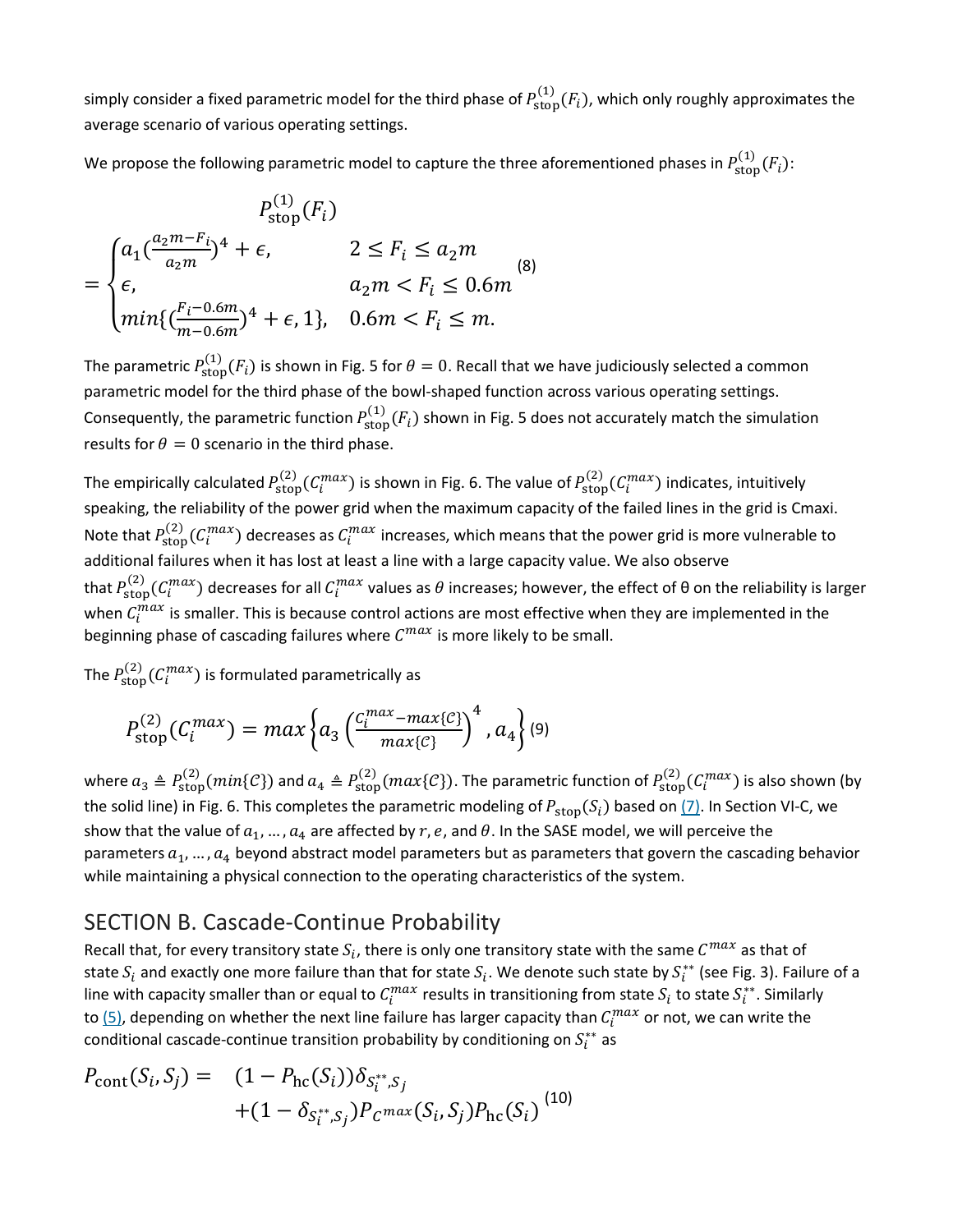for  $S_i$ ,  $S_i^{**}$ ,  $S_j\in\mathcal{S}$  and  $I_j=0$ , where  $P_{\rm hc}$  is defined as the probability of having a line failure that results in a higher capacity of the failed lines than  $C_i^{max}$ . In <u>(10)</u>,  $P_{\text{hc}}(S_i) \stackrel{\triangle}{=} P\{X^{(\ell+1)} \neq S_i^{**} | X^{(\ell)} = S_i, X^{(\ell+1)} \neq S_i^{**} \}$  $S_i^*$ } and  $(1 - \delta_{S_i^{**}, S_j}) P_c \max(S_i, S_j) \stackrel{\triangle}{=} P\{X^{(\ell+1)} = S_j | X^{(\ell)} = S_i, X^{(\ell+1)} \neq S_i^{**}, X^{(\ell+1)} \neq S_i^* \}.$ 

The empirically calculated  $P_{\text{hc}}(S_i)$ as a function of  $F_i$  and  $C_i^{max}$  is shown in Fig. 7 with the same simulation settings as that of the previous subsection. Our simulation results show strong evidence that  $F_i$  and  $C_i^{max}$  affect  $P_{\text{hc}}(S_i)$ . Results suggest that regardless of the  $C_i^{max}$  value of the power-grid state, as Fi increases the probability that a line with capacity larger than  $C_i^{max}$  fails increases. This is meaningful because, as the number of failures increases the power grid becomes vulnerable and hence large transmission lines may be affected by contingencies. Moreover, the ratio of the number of transmission lines with capacity larger than  $C_i^{max}$  to the total number of functional lines increases with  $F_i$ . The next general observation from Fig. 7 is that for the same  $F_i$  value, as  $C_i^{max}$  increases the probability that a line with capacity larger than  $C_l^{max}$  fails decreases. This is mainly due to decrease in the number of lines with capacity value larger than  $C_i^{max}$  (as  $C_i^{max}$  increases). Furthermore, it is less likely to have states with  $C_i^{max}$  value after  $F_i$  reaches a certain threshold denoted by  $\Gamma_i$  (the value of  $\Gamma_i$  increases as  $C_i^{max}$  increases). This means that as Fi approaches  $\Gamma_{\!i}$ , line failures with capacity larger than  $C^{max}_{i}$  become highly likely.



**Fig. 7.** Simulation results of Phc( $S_i$ ) as a function of Fi and  $C_i^{max}$  for  $r = 0.7, e = 0.1$  and  $\theta = 0.1$ .

Based upon our simulations, the role of  $\theta$ , r and e in  $P_{\text{hc}}(S_i)$ is subtle. Therefore, in this paper, we approximate  $P_{hc}(S_i)$  for different operating characteristics of the power grid with a fixed function. The above trends in  $P_{\text{hc}}(S_i)$  are captured by

$$
P_{\rm hc}(S_i) = \begin{cases} \alpha (F_i + \beta)^3, & 2 \le F_i \le \Gamma_i \\ 1, & \Gamma_i < F_i \end{cases} \tag{11}
$$

for  $S_i \in S$ , where  $\alpha = 6 \times 10^{-7}$  and  $\beta$  is  $C_i^{max}$  dependent. The parametric  $P_{\text{hc}}(S_i)$ 's are shown in Fig. 7. Note that the overestimation of the curves in Fig. 7 is due to employing a common parametric model for various operating settings as well as the introduced parameter  $\Gamma_i$  (there are no simulation data when  $F_i$  is beyond  $\Gamma_i$ .)

Next, we find the parametric formulation for  $P_{C^{max}}(S_i, S_j)$ . Our simulation results suggest that  $\mathcal{C}^{max}_i$  and  $\mathcal{C}^{max}_j$  play key roles in determining  ${P}_C$   $max(S_i, S_j)$ . Fig. 8 shows the empirically calculated  $P_C$ max $(S_i, S_j)$  as a function of  $C_i^{max}$  and  $C_j^{max}$ . From Fig. 8, we observe that, conditional on the occurrence of an additional failure with capacity larger than  $C_i^{max}$ , the probability of transitioning to state  $S_j$  decreases as  $C_j^{max}$  increases. The results suggest that lines with capacity value close to  $C_l^{max}$  have a higher probability of failure than those with much larger capacities than  $\mathcal{C}^{max}_{l}$ . We also observe that the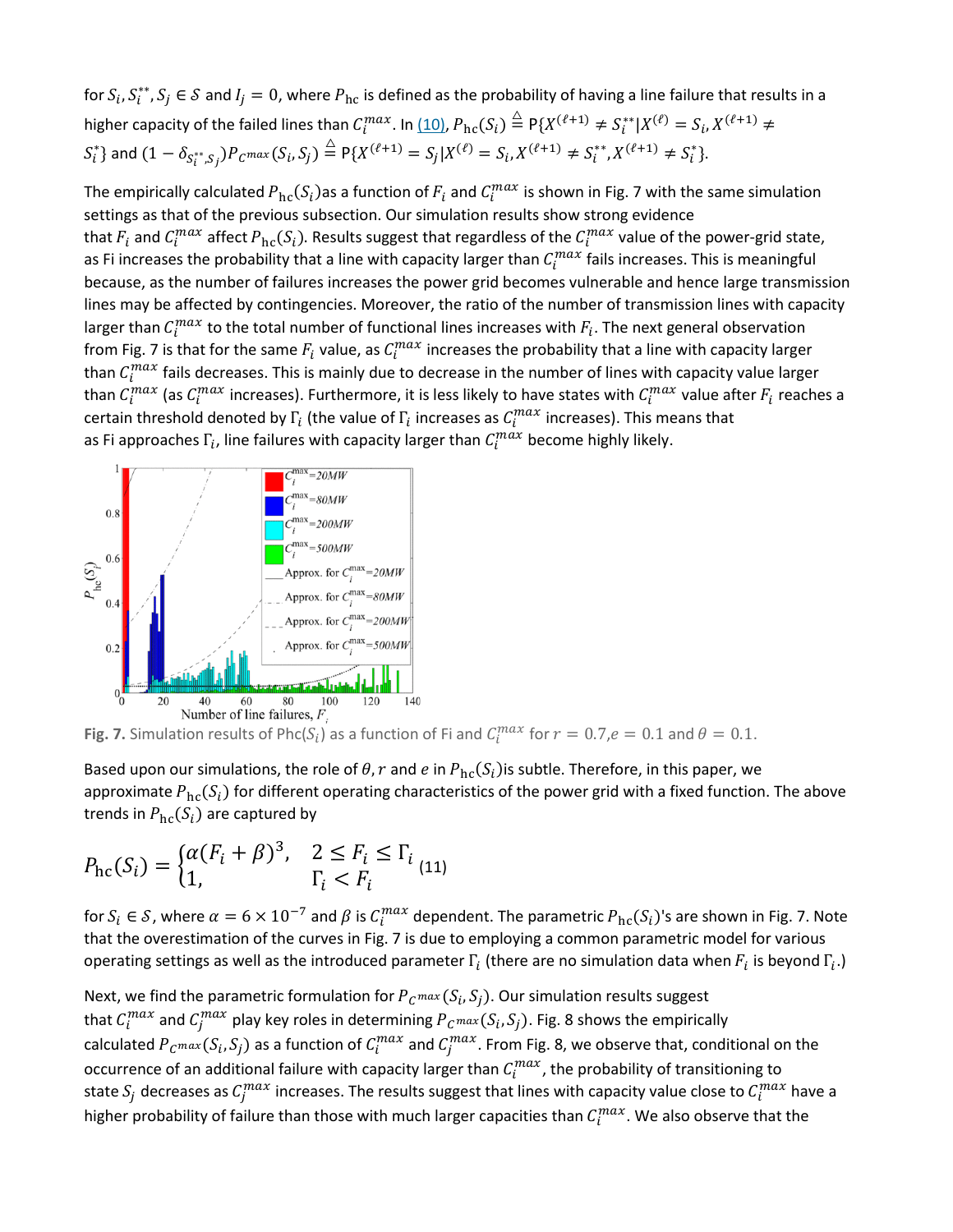probability of transitioning to state Sj increases as  $C_i^{max}$  increases. This is because the power grid becomes more vulnerable when  $C^{max}_i$  is large. By comparing the simulation results corresponding to two values of  $\theta$  in Fig. 8, we conclude that the role of  $\theta$  in  $P_{C^{max}}(S_i, S_j)$  is also subtle and, similarly to  $P_{hc}(S_i)$ , the effect of operating characteristics on  $P_{C}$   $max(S_i, S_j)$  is not considered. To capture the described trends,  $P_{C}$   $max(S_i, S_j)$  is modeled parametrically as

$$
P_{C} \max(S_i, S_j) = \frac{w(c_j^{\max})}{\sum_{k:C_k > c_i^{\max}} w(c_k)} (12)
$$

where  $w(C_k)$  is what we term the weight of transition to a state with the maximum capacity of the failed line equal to  $C_k$ . We have assigned these weights such that they approximate the simulation results presented in Fig. 8 using  $(12)$ . Here, the value of the weights are set to  $w(80MW) = 2.2$ ,  $w(200MW) =$ 1.5,  $w(500MW) = 0.5$ , and  $w(1500MW) = 0.01$ . This completes the modeling of  $p_{ij}^{EMC}$  presented in [\(2\).](https://ieeexplore.ieee.org/abstract/document/#deqn2)



**Fig. 8.** Simulation results of  $P_{C}$   $max(S_i, S_j)$  as a function of  $C_i^{max}$  and  $C_j^{max}$  for  $r = 0.7$  and  $e = 0.1$  and two values of  $\theta$ . The parametric approximations are represented by solid lines.

#### SECTION C. Effects of Operating Characteristics on SASE Parameters

The SASE model parameters  $a_1, ..., a_4$  determine different cascading behaviors. These parameters may vary under different operating conditions and also across different power grids due to different connectivity pattern and components characteristics. Recall that we made the general observation that the power grid is more reliable when a1,...,a4 are larger. To illustrate the effects of operating characteristics on  $a_1$ , ...,  $a_4$ , the values of these parameters (obtained based upon simulation results) are shown in Figs. 9 and 10 for different  $\theta$ , r and e values. Our simulation results suggest that the power grid is more reliable ( $a_1, ..., a_4$  are larger) when r, e, and  $\theta$  are small. We observe that when any of the r, e, and  $\theta$  parameter increase they add more stress to the system and the effect of contingencies becomes larger. Therefore, the probability of an additional failure in the system increases ( $a_1, a_3$ , and  $a_4$  decrease). We also observe that when any of r, e, or  $\theta$  increase, the cascading failure enters the rapid escalation phase with smaller number of failures  $(a<sub>2</sub>$  decreases).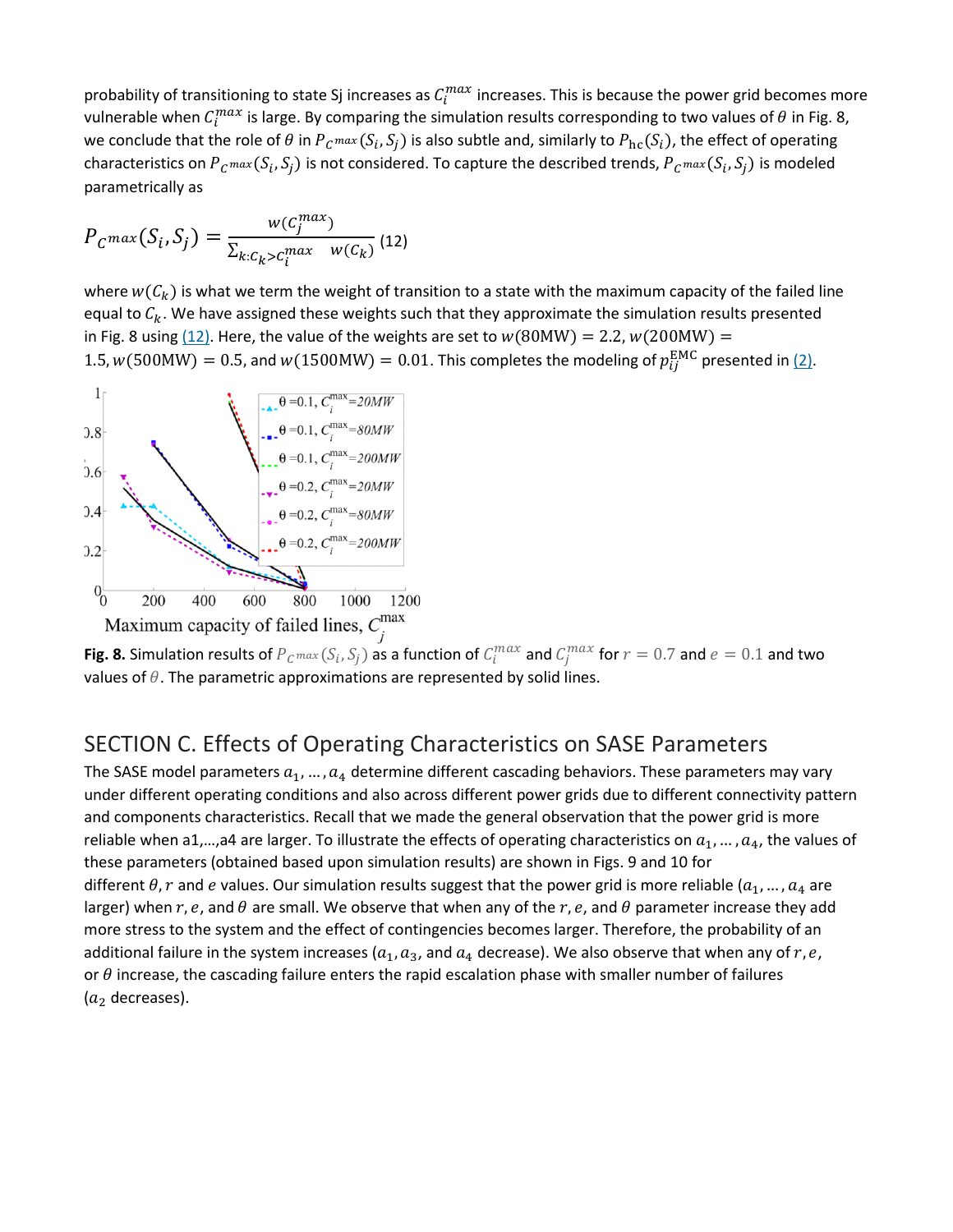

Fig. 9. SASE-model parameters (a)  $a_1$ , (b)  $a_2$ , (c)  $a_3$ , and (d)  $a_4$  as a function of  $r$  parameterized by  $e$ .



**Fig. 10.** SASE-model parameters (a)  $a_1$ , (b)  $a_2$ , (c)  $a_3$ , and (d)  $a_4$  as a function of *e* parameterized by  $\theta$ .

#### SECTION VII. Analysis of the SASE Model

Here, we analyze the SASE model by understanding the properties of the transition probability matrix  $P(t)$ . To simplify the analysis, we first rearrange the indices of states in  $\mathcal S$  by following three simple rules so that Q becomes upper diagonal matrix denoted by  $\mathbf{Q}^d$ . The three rules pertain the indices of states in  $\mathbf{Q}^d$  such that: 1)  $i < j$  if  $F_i < F_j$ ; 2)  $i < j$  if  $F_i = F_j$  but  $C_i^{max} < C_j^{max}$ ; and 3)  $j = i + 1$  if  $F_i = F_j$  and  $C_i^{max} = C_j^{max}$ , but  $I_i = 0$  and  $I_i = 1$ . Note that the SASE Markov chain is not irreducible (and hence not ergodic) because  $\mathbf{Q}^d$  is upper diagonal. This further implies that there is no stationary distribution for the SASE model and the canonical limit theorems of ergodic Markov chains are not applicable. Regardless,  $P(t)$  is governed by

# ${\bf P}'(t) = {\bf Q}^d {\bf P}(t)$  (13)

where  ${\bf P}'(t)$  denotes the matrix whose elements are time derivative of  $p_{ij}(t)$  [17]. In principle, the solution of [\(13\)](https://ieeexplore.ieee.org/abstract/document/#deqn13) is given by  $P(t) = e^{Q^d t} P(0)$ . While the numerical solutions of  $P(t)$  can be easily obtained, to have better insight we pursue an analytical approach which can result in the asymptotic solution of  $P(t)$ . To do so, the eigenvalues  $\lambda_1, \lambda_2, ..., \lambda_N$  of  $\mathbf{Q}^d$  and a complete system of associated right eigenvectors  $\mathbf{u_1}, \mathbf{u_2}, ..., \mathbf{u_N}$  need to be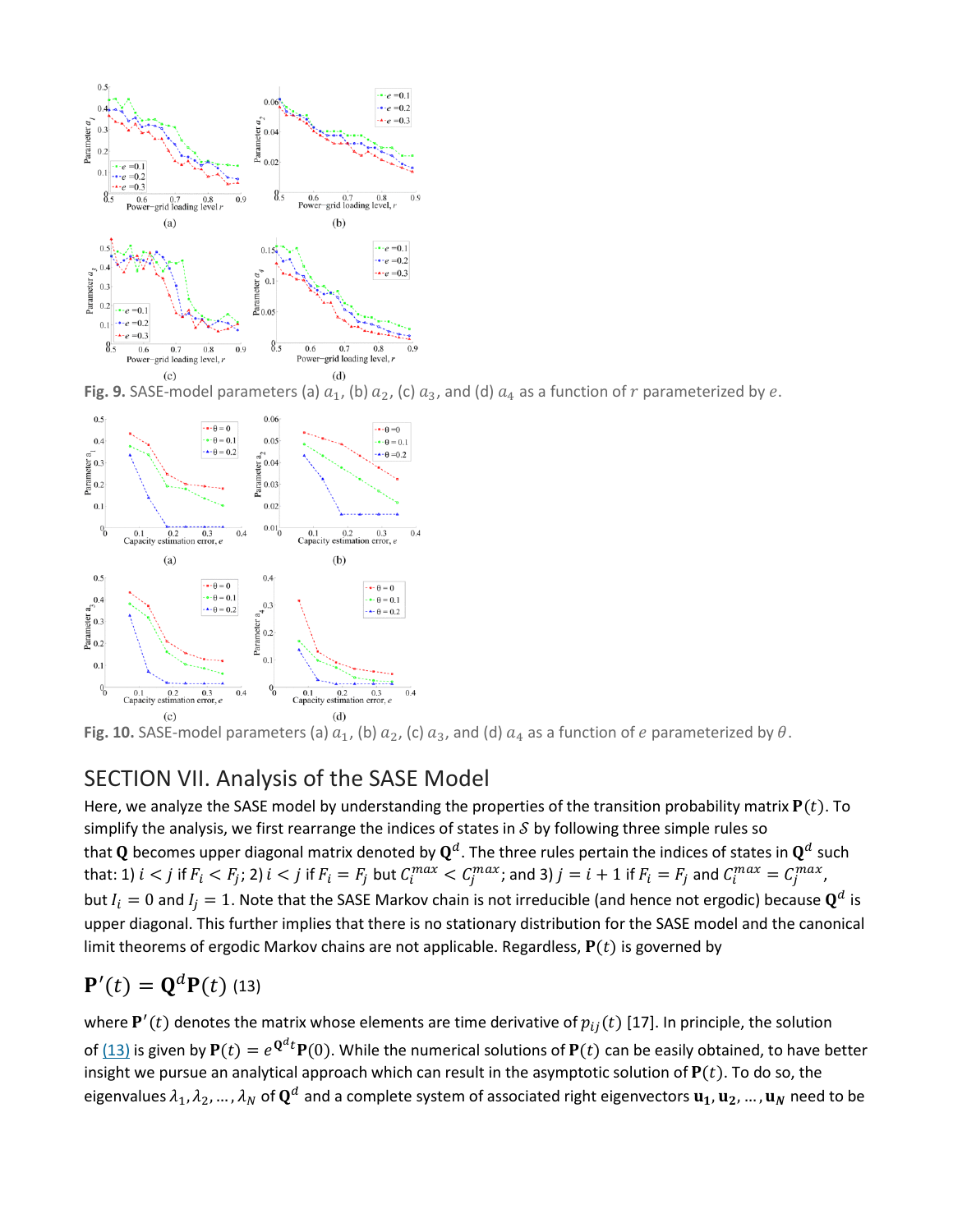determined. Then,  $P(t)$  can be represented as  $P(t) = e^{Q^d t} = U \Lambda(t) V$ , where U is the matrix whose column vectors are  $\mathbf{u}_1, \mathbf{u}_2, ..., \mathbf{u}_N$  and  $\mathbf{V} = \mathbf{U}^{-1}$ . The matrix  $\Lambda(t)$  is diagonal with  $e^{\lambda_i t}$  as its *i*th diagonal element.

Due to the upper diagonal form of  $\mathbf{Q}^d$  and by carrying out simple matrix manipulations, we can express  $p_{ij}(t)$  as

$$
p_{ij}(t) = \beta_{ij} + \sum_{i < k < j} \alpha_{ik} e^{\lambda_k t} \tag{14}
$$

where  $\beta_{ij}\triangleq\mathbf{U}(i,j)\mathbf{V}(j,j)$  and  $\alpha_{ik}\triangleq\mathbf{U}(i,k)\mathbf{V}(i,k).$  Notice that  $\mathbf{V}(j,j)=1/\mathbf{U}(j,j)$  for  $j=1,2,...,N.$  Since  $\mathbf{Q}^d$  is upper diagonal  $\lambda_k$  is negative for all  $k$ , and hence  $\lim\limits_{t\to\infty}p_{ij}(t)=\beta_{ij}.$ 

Now, let  $B(t, M|S_i)$  be the conditional probability of reaching a state with M or more failures by time t starting from an initial state  $S_i$ . The  $B(t, M|S_i)$  can be obtained as follows:

$$
B(t, M|S_i) = \sum_{n=M}^{m} \sum_{j \in \mathcal{J}_n} p_{ij}(t)
$$
 (15)

where  $\jmath_n$  represents the set of indices of states with  $n$  failures, i.e.,  $\jmath_n\stackrel{\triangle}{=} \{j:F_j=n\}.$  The  $B(t,M|S_i)$  estimates the evolution of the risk of cascading failures in time.

Further, using the asymptotic analysis, we can derive the conditional probability that a power grid eventually reaches a state with  $n$  failures from an initial state  $S_i$  defined as

$$
D(n|S_i) \stackrel{\triangle}{=} \sum_{j \in \mathcal{J}_n} \lim_{t \to \infty} p_{ij}(t) = \sum_{j \in \mathcal{J}_n} \beta_{ij}.
$$
 (16)

Hence, the probability mass function (PMF) of the blackout size, conditional on the initial state, can be computed by calculating  $D(n | S_i)$  for  $n = F_i, ..., m$ .

#### SECTION VIII. Results

Here, we present results obtained from the SASE model applied to IEEE-118 bus system.

#### A. Conditional Blackout Probability

The PMF of the blackout size conditional on the initial state  $D(n | S_i)$  is calculated using [\(16\)](https://ieeexplore.ieee.org/abstract/document/#deqn16) and shown in Fig. 11 for a fixed initial state with  $F_i = 2$  and  $C_i^{max} = 20$  MW. Fig. 11 also shows the effects of the operating characteristics of the power grid on  $D(n | S_i)$ . The results suggest that, when the power grid operates under a reliable operating configuration (small values of  $r$ ,  $e$  and  $\theta$ ) the PMF of the blackout size has an exponential decay, which has also been observed empirically by Dobson (see Figs. 1, 2 in [12]) using real outage datasets [14]. On the other hand, when the power grid is stressed (large values of r, e and  $\theta$ ) the probability of large blackouts increases and a hump appears near the tail of the PMF. These conclusions from the analytical SASE model are confirmed by power-system simulation results as shown in Fig. 12. Note that the set of simulation results used to validate these conditional probabilities are different from the set of results used to identify the model parameters. All in all, these results validate that the SASE model with its low-dimensional, abstract state space is effective in capturing the dynamics of cascading failures in the power grid.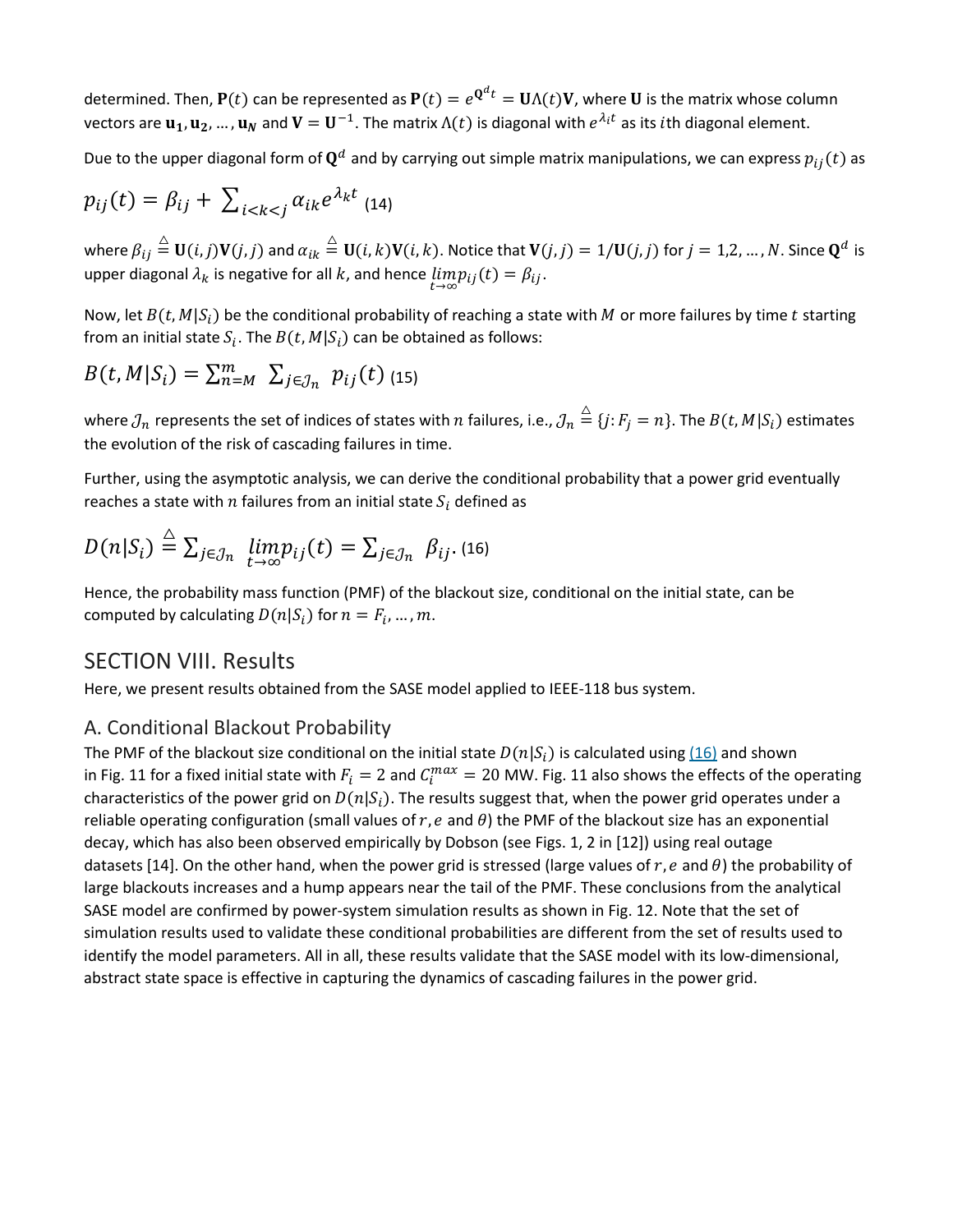

Fig. 11. Conditional PMF of the blackout size for four operating-characteristic settings and  $F_i = 2$  and  $C_i^{max} = 20$ MW.



**Fig. 12.** Analytical and empirical conditional PMF of the blackout size (a) without stress, i.e.,  $r = 0.7$ ,  $e = 0.25$ and  $\theta = 0$ , and (b) with stress, i.e.,  $r = 0.7$ ,  $e = 0.35$  and  $\theta = 0.2$ , for the initial state with  $F_i = 2$  and  $C_i^{max} =$ 20 MW.

Note that the average size of cascading failures is approximately four in the scenario without stress [Fig. 12(a)] while this number is approximately 61 in the scenario with stress [Fig. 12(b)]. Therefore, one could use the SASE model to characterize the conditions for occurrence of large blackouts by identifying the operating characteristics that result in a hump in the tail of the PMF.

Next, consider the conditional probability of reaching a blackout state with at least  $M$  failures from an initial state  $S_i$  denoted by  $\rho_i(M) \stackrel{\triangle}{=} \sum_{n=M}^m D(n|S_i)$ . For a fixed  $M$  and  $F_i=2$  and  $C_i^{max}=20$  MW, the dependence of  $\rho_i(M)$  on  $r$  and  $e$  is shown in Fig. 13(a) and on  $e$  and  $\theta$  in Fig. 13(b). As expected,  $\rho_i(M)$  increases with  $r, e$ , and  $\theta$ . The results also suggest that at certain settings of the operating characteristics, a phase transition occurs in the blackout probability. This represents the critical operating settings for which the power grid becomes highly vulnerable to cascading failures.



**Fig. 13.** Conditional blackout probability  $\rho_i(M)$  for  $M = 40$  as a function of (a)  $r$  parameterized by  $e$  and (b) eparameterized by  $\theta$  for the initial state with  $F_i = 2$  and  $C_i^{max} = 20$  MW.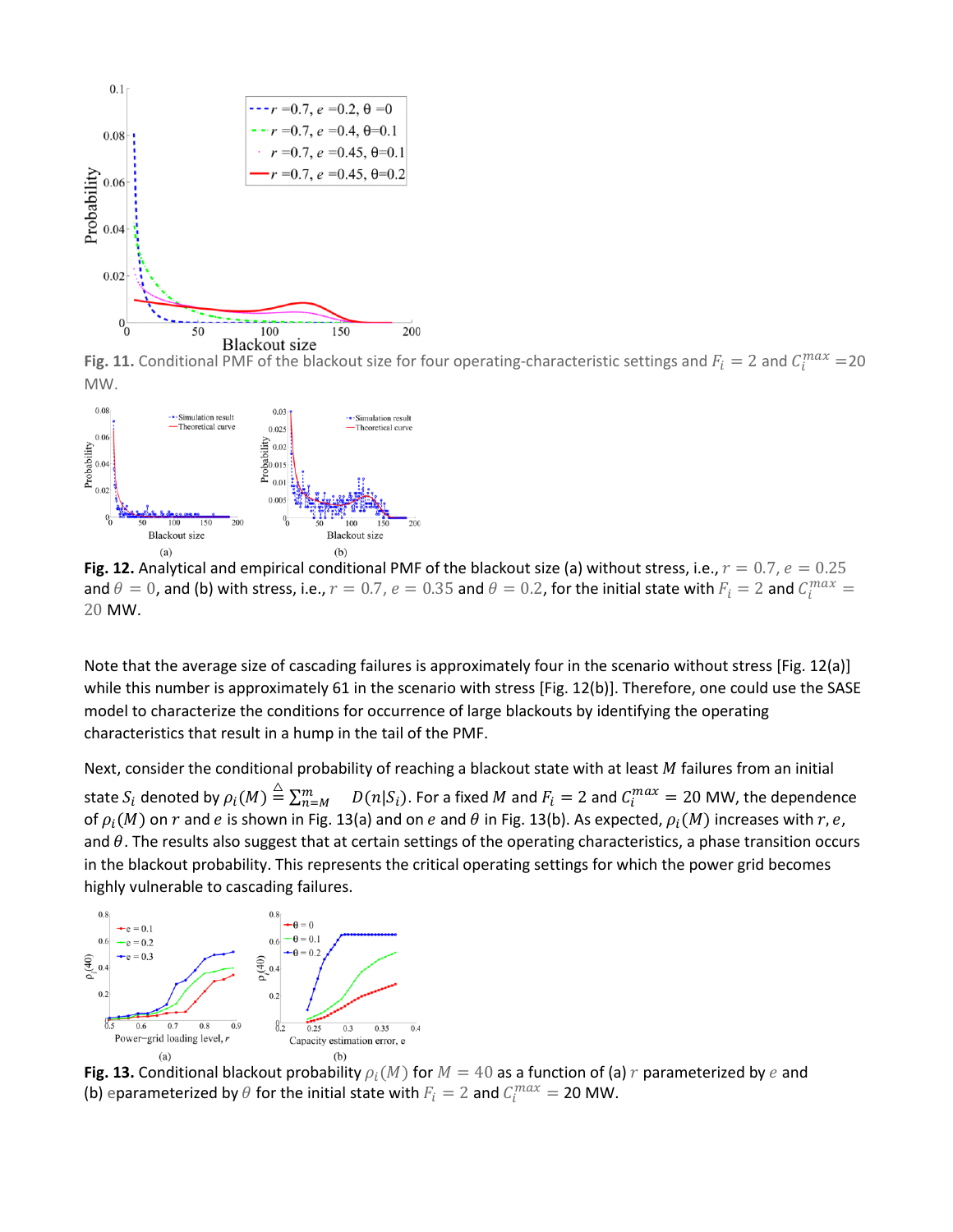#### B. Conditional Blackout Probability as a Function of Time

The numerical results of the conditional blackout probability  $B(t, M|S_i)$  are calculated using [\(13\)a](https://ieeexplore.ieee.org/abstract/document/#deqn13)nd [\(15\).](https://ieeexplore.ieee.org/abstract/document/#deqn15) As a representative example, we have calculated  $B(t, 30|S_i)$  for  $r = 0.7$ ,  $e = 0.2$  and  $\theta = 0.1$  for different initial states,  $S_i$ , as shown in Fig. 14. As the results show, the values of  $F_i$  and  $C^{max}_i$  associated with the initial state affect the evolution of the blackout probability. In particular, both the probability of reaching a power-grid state with  $M$  or more failures and its rate of change during escalation phase increase with  $F_i$  and  $C_i^{max}$ . We reiterate that while we have assumed a single-line failure at a time in our model, the escalation phase in the cascading failure occurs as a result of shorter time between failures due to higher transition rates for such states (as the transition rates are state dependent). Also, note that  $B(t, M|S_i)$  exhibits three phases. Interestingly, the threephase theme of cascading failures were also seen in the behavior of the cascade-stop probability as well as the evolution of the accumulative number of failures.



Fig. 14. Probability of reaching a blackout,  $B(t, M|S_i)$ , with  $M = 30$  or more failures for  $r = 0.7$ ,  $e = 0.2$ ,  $\theta =$ 0.1, and initial states (a) with  $F_i = 3$  and (b) with  $F_i = 6$ , and different values of  $C_i^{max}$ .

## C. Failure Evolution

Fig. 15 shows four realizations of the cascading-failure scenarios in terms of the evolution of the cumulative number of failures obtained using the SASE Markov chain. The initial state of the power grid in all the four realizations has two line failures with  $C_i^{max} = 80$  MW. Note that, in the realization with 163 eventual failures, the number of failures increases relatively gently at the beginning; however, failure of a line with large capacity at  $t = 10$  min results in rapid increase in the number of failures in the power grid. In contrast, the number of failures in other realizations increases rapidly right from the beginning but they transit to stable state earlier as the value of  $P_{\text{stop}}(S_i)$  in these cases is larger. Note that, from Fig. 15, we observe similar forms to those shown in Fig. 2 for the historical blackouts.



**Fig. 15.** Realizations of the evolution of the cumulative line failures using the SASE model for  $r = 0.7$ ,  $e =$  $0.2, \theta = 0.1, F_i = 2$ , and  $C_i^{max} = 80$  MW.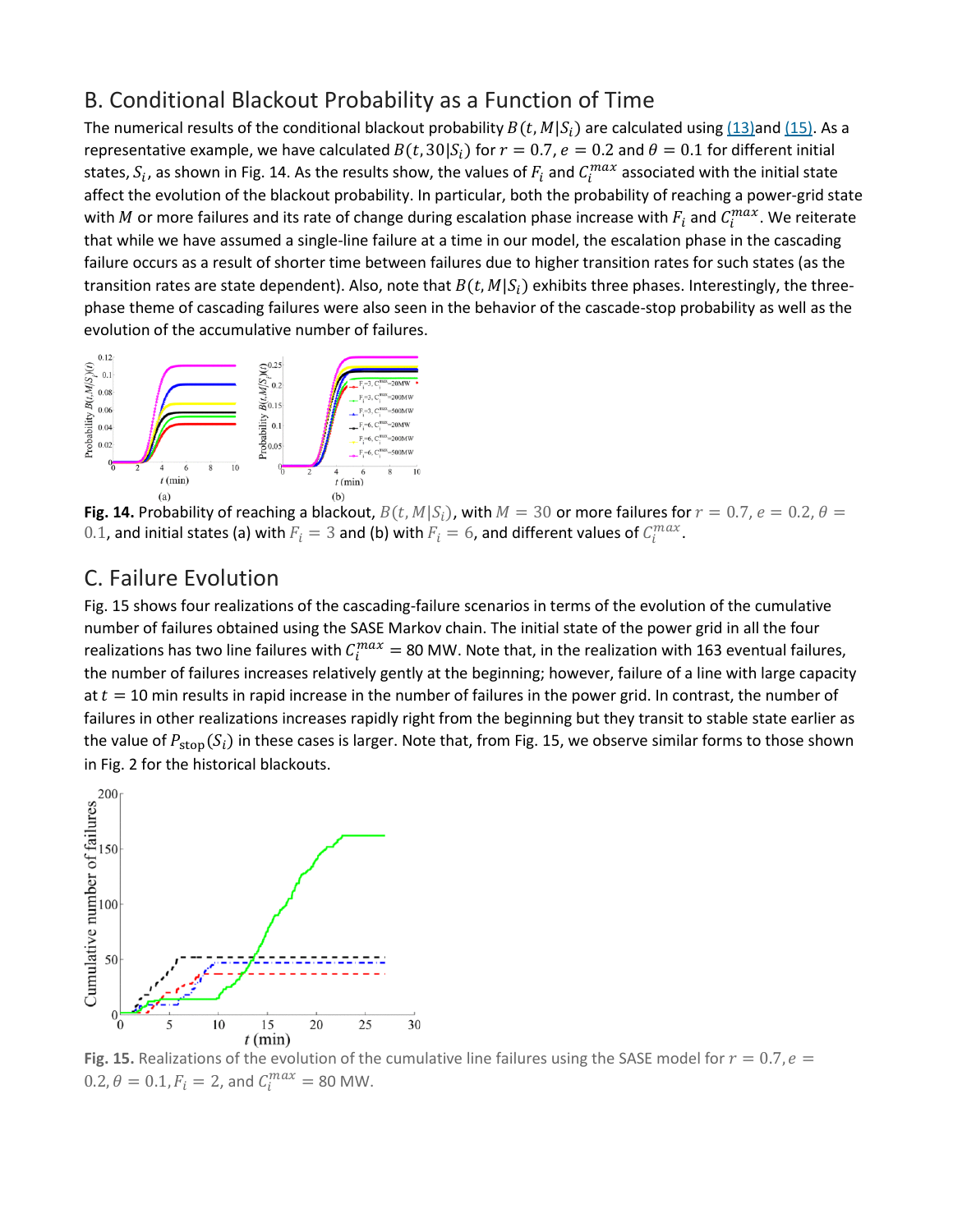#### D. Size of the Cascading Failures

To assess the severity of cascading failures, we consider the number of subsequent failures induced by each initial failure. For a given initial state  $S_i$  with  $F_i$  initial failures, we define  $R_{S_i}\stackrel{\triangle}{=} (F_i-F_i^{\rm end})/F_i$ , where  $F_i^{\rm end}$  is the random variable for the final number of failures in the power grid after cascading failure ends. Here, we study the mean of  $R_{S_i}$  as a metric representing the severity of cascading failures, which can be calculated as  $E[R_{S_i}] =$  $\sum_{j=1}^N \; \lim_{t\to\infty}\! p_{ij}(t) (F_j-F_i)/F_i.$  (For this metric to be meaningful, the initial number of failures  $F_i$  must be small, which in general is met in most real scenarios.) Figs. 16 and 17 show that  $\mathsf{E}[R_{S_i}]$  (for  $F_i=3$ ) increases with  $r$ , e and  $\theta$ . From results in Fig. 16, we observe that there is a critical value of load-shedding constraint level (approximately  $\theta = 0.2$ ) above which strong cascading behavior is observed. Furthermore, this trend becomes more evident and aggressive as the capacity estimation error e increases. Similarly, the results in Fig. 17 suggests that there is a critical loading level (approximately  $r = 0.8$ ) for which the rate of change in E[RSi] increases abruptly for all values of e. We reiterate that the N-1 security has been ensured in all loading levels of the power grid; therefore, the initial contingency is assumed to have at least two initial failures.



Capacity estimation error, e oad-shedding constraint,  $\theta$ **Fig. 16.**  $E[R_{S_i}]$  for the IEEE 118-bus system as a function of load-shedding constraint level  $\theta$  and the capacity estimation error  $e$  for  $r = 0.7$  and the initial state with  $F_i = 3$  and  $C_i^{max} = 20$  MW.



**Fig. 17.**  $E[R_{S_i}]$  for the IEEE 118-bus system as a function of the power-grid loading level  $r$  and the capacity estimation error  $e$  for  $\theta = 0$  and the initial state with  $F_i = 3$  and  $C_i^{max} = 20$  MW.

#### SECTION IX. Conclusion

We have developed a scalable and analytically tractable probabilistic model, termed the stochastic abstractstate evolution model, which describes the dynamics of cascading failures based upon Markov chains. The state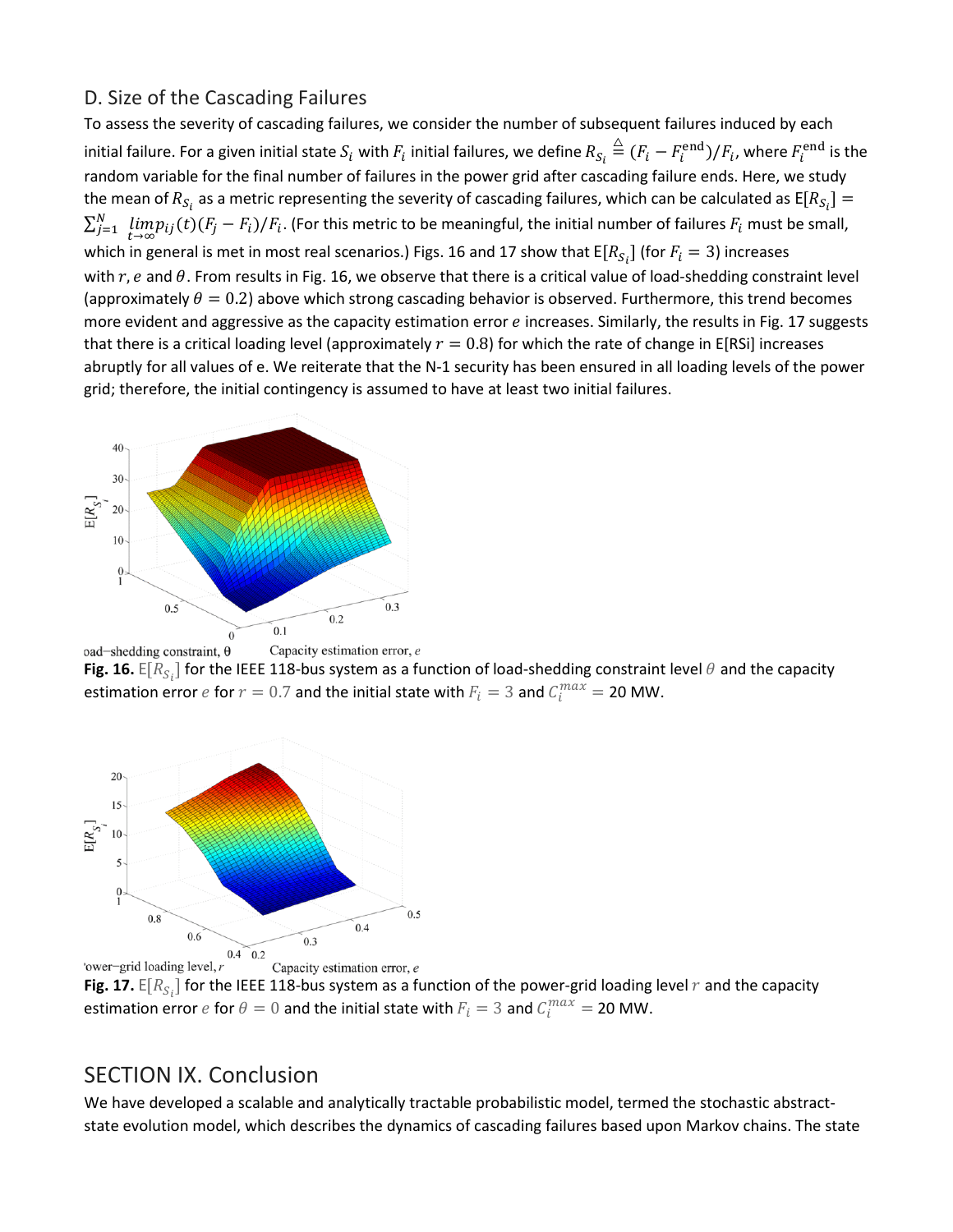space of the SASE model is defined by a reduced, abstract state space that retains key physical attributes of the power grid. We have formulated the state-dependent transition rates associated with the SASE model in terms of key operating characteristics of the power grid including the power-grid loading level, transmission-capacity estimation error, and constraints in implementing load shedding. The temporal analysis of the SASE model and its asymptotic behavior together enable determining the probability mass function of the blackout size, the evolution of the blackout probability from a specific initial state, as well as assessing the severity of the cascading behavior as a function of various operating settings of the power grid. The SASE model also enables the identification of critical regions of the space of key power-grid operating characteristics for which severe cascading behavior may occur.

## Appendix Derivation of [\(7\)](https://ieeexplore.ieee.org/abstract/document/#deqn7)

We start by defining the following events: 1)  $E_{\rm stop}$ , which is the event that cascade-stop transition occurs; 2)  $E_{F_{i'}}$ which is the event that the power grid has  $F_i$  failures; and 3)  $E_{c_i^{max}}$ , which is the event that the maximum capacity of the failed lines in the power grid is  $C_i^{max}$ . Note that  $P_{\text{stop}}(S_i)$  is the conditional probability P $\{E_{\rm stop} | E_{F_i} \cap E_{C_i^{max}}\}$ . Next, we use the simple approach used in [26], in conjunction with certain reasonable assumptions to approximately represent P $\big\{E_{\rm stop}\big|E_{F_i}\cap E_{C_i^{max}}\big\}$ in terms of a weighted superposition of  $P\{E_{\rm stop}|E_{F_i}\}$  and  $P\{E_{\rm stop}|E_{C_i^{max}}\}$ . We begin by noting that multiple application of Bayes rule yields

$$
P\{E_{\text{stop}}|E_{F_i} \cap E_{C_i^{max}}\}
$$
  
= 
$$
\frac{P\{E_{\text{stop}} \cap E_{F_i}\} P\{E_{C_i^{max}}|E_{\text{stop}} \cap E_{F_i}\}}{P\{E_{F_i} \cap E_{C_i^{max}}\}}.
$$
 (17)

Using the representation in  $(17)$ , we can write

$$
P{E_{stop}|E_{F_i} \cap E_{C_i^{max}}}
$$
  
= 
$$
P{E_{stop}|E_{F_i}} \frac{P{E_{C_i^{max}|E_{stop} \cap E_{F_i}}}}{P{E_{C_i^{max}|E_{F_i}})}}.
$$
 (18)

With a similar approach, we can also write

$$
P\{E_{\text{stop}}|E_{F_i} \cap E_{C_i^{max}}\}
$$
  
= 
$$
P\{E_{\text{stop}}|E_{C_i^{max}}\}\frac{P\{E_{F_i}|E_{\text{stop}} \cap E_{C_i^{max}}\}}{P(E_{F_i}|E_{C_i^{max}})}.
$$
 (19)

Now, using  $(18)$  and  $(19)$ , we can write

$$
P{E_{stop|E_{F_i} \cap E_{C_i}^{max}}}
$$
  
= 
$$
wP{E_{stop|E_{F_i}}}\frac{P{E_{C_i}^{max|E_{stop} \cap E_{F_i}}}}{P{E_{C_i}^{max|E_{F_i}}}}
$$
  
+ 
$$
(1 - w)P{E_{stop|E_{C_i}^{max}}}\frac{P{E_{F_i|E_{stop} \cap E_{C_i}^{max}}}}{P{E_{F_i|E_{C_i}^{max}}}}
$$
 (20)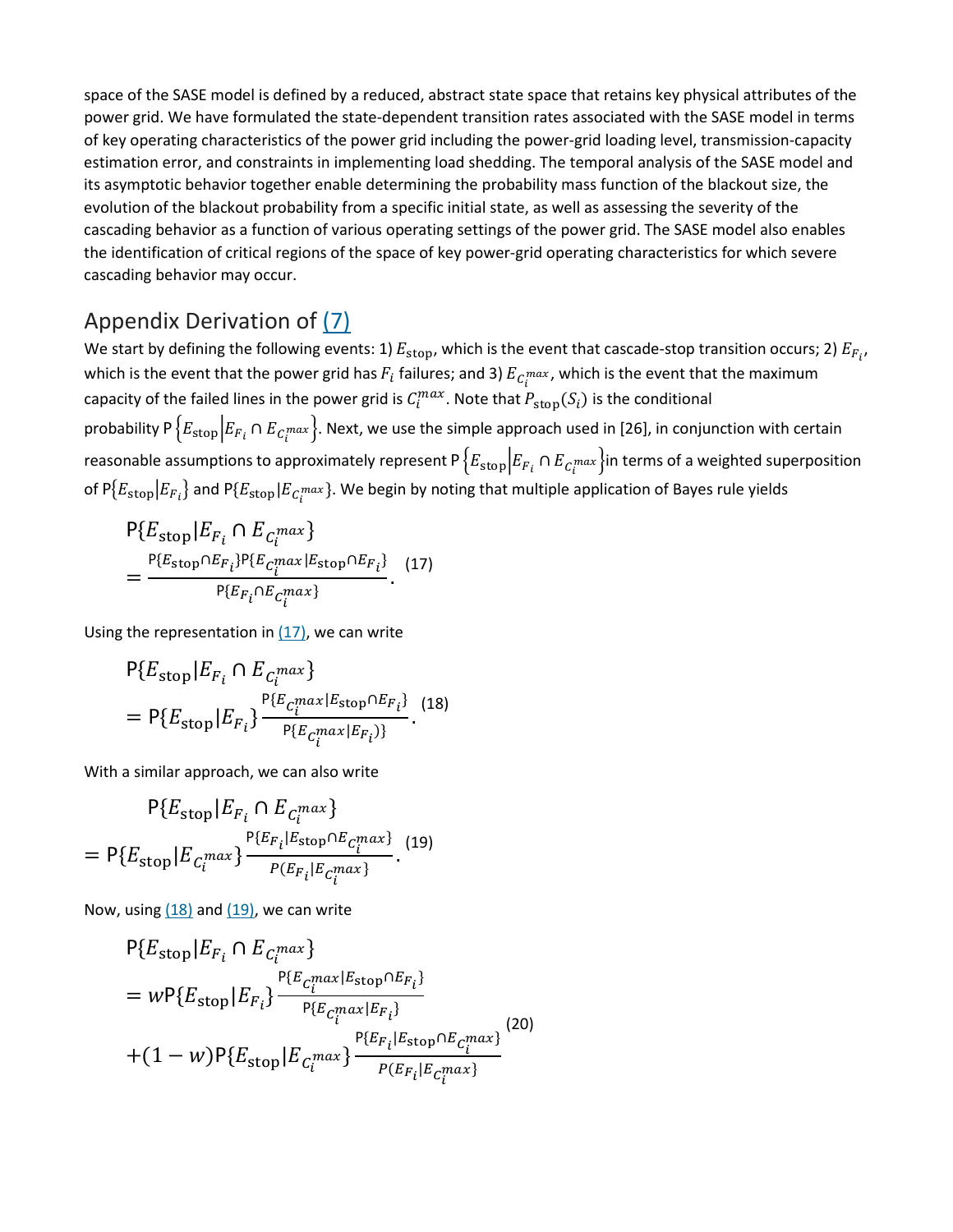where  $w \in [0,1]$ . In this paper,  $P\{E_{\text{stop}}|E_{F_i}\}$  and  $P\{E_{\text{stop}}|E_{C_i^{max}}\}$  are denoted by  $P_{\text{stop}}^{(1)}(F_i)$  and  $P_{\text{stop}}^{(2)}(C_i^{max})$ , respectively.

Next, we assume that the dependence of the event  $E_{c_i^{max}}$  on the event  $E_{stop}$  is weaker than the dependence of the event  $E_{C_i^{max}}$  on the event  $E_{F_i}$ , which implies that  $\mathsf{P}\{E_{C_i^{max}}|E_{stop}\cap E_{F_i}\}\approx \mathsf{P}\{E_{C_i^{max}}|E_{F_i}\}.$  This simplifying assumption can be justified from the physical characteristics of power grids. Based on our simulation results, we know that given that  $F_i$  is large, there is a high probability that  $C^{max}_i$  is also large; on the other hand, when Fi is small then the probability of having large  $C_i^{max}$  is small. For example, when  $F_i$  is large the probability of high capacity line failures increases due to high stress on the system and the large ratio of the number of high capacity lines to the total number of lines in the system. Therefore, although the knowledge of event  $E_{stop}$  adds information about the occurrence of the event  $E_{\mathit{C}_{t}^{max}}$  we assume that it does not significantly alter the probability distribution of the event  $E_{C_l}$ max given  $E_{F_i}$ . Similarly to the previous assumption, we assume that the dependence of the event EFi on the event  $E_{stop}$  is weaker than the dependence of the event  $E_{F_i}$  on the event  $E_{C_l}$ max. Hence, when  $C_l^{max}$  is small then the probability of Fi being large is small and  $E_{stop}$  does not alter this probability significantly. These assumptions enable us to approximate  $(20)$  by  $(7)$ .

#### References

- **1.** I. Dobson, B. A. Carreras, V. E. Lynch, D. E. Newman, "Complex systems analysis of series of blackouts: Cascading failure critical points and self-organization", *Chaos*, vol. 17, no. 2, 2007.
- **2.** I. Dobson, B. A. Carreras, D. E. Newman, "A loading-dependent model of probabilistic cascading failure", *Probabil. Eng. Inf. Sci.*, vol. 19, no. 1, pp. 15-32, 2005.
- **3.** M. Rahnamay-Naeini, M. M. Hayat, "On the role of power-grid and communication-system interdependencies on cascading failures", *Proc. IEEE Global Conf. Signal Inf. Process.*, 2013.
- **4.** C. D. Brummitt, R. M. D'Souza, E. A. Leicht, "Suppressing cascades of load in interdependent networks", *Proc. Nat. Acad. Sci. USA*, vol. 109, no. 12, pp. E680-E689, 2012.
- **5.** I. Dobson, B. A. Carreras, D. E. Newman, "Branching process models for the exponentially increasing portions of cascading failure blackouts", *Proc. 38th Hawaii Int. Conf. Syst. Sci.*, pp. 64a, 2005-Jan.
- **6.** M. Rahnamay-Naeini, Z. Wang, A. Mammoli, M. M. Hayat, "A probabilistic model for the dynamics of cascading failures and blackouts in power grids", *Proc. IEEE Power and Energy Soc. Gen. Meeting*, pp. 1- 8, 2012-Jul.
- **7.** Z. Wang, A. Scaglione, R. J. Thomas, "A Markov-transition model for cascading failures in power grids", *Proc 45th Hawaii Int. Conf. Syst. Sci.*, pp. 2115-2124, 2012-Jan.
- **8.** R. Baldick, "Initial review of methods for cascading failure analysis in electric power transmission systems", *Proc. IEEE Power and Energy Soc. Gen. Meeting-Conversion and Delivery of Electrical Energy in the 21st Century*, pp. 1-8, 2008.
- **9.** P. Hines, E. Cotilla-Sanchez, S. Blumsack, "Topological models and critical slowing down: Two approaches to power system blackout risk analysis", *Proc. 44th Hawaii Int. Conf. Syst. Sci.*, pp. 1-10, 2011.
- **10.** C. L. DeMarco, "A phase transition model for cascading network failure", *IEEE Control Syst. Mag.*, vol. 21, no. 6, pp. 40-51, Jun. 2001.
- **11.** H. Ren, I. Dobson, "Using transmission line outage data to estimate cascading failure propagation in an electric power system", *IEEE Trans. Circuits Syst. II Exp. Briefs*, vol. 55, no. 9, pp. 927-931, Sep. 2008.
- **12.** I. Dobson, "Estimating the propagation and extent of cascading line outages from utility data with a branching process", *IEEE Trans. Power Syst.*, vol. 27, no. 4, pp. 2146-2155, Nov. 2012.
- **13.** *"NERC 1992–2009 System Disturbances Reports"*, 2009.
- **14.** *Bonneville Power Administration Transmission Services Operations and Reliability*.
- **15.** *"Final Report on the August 14th Blackout in the United States and Canada*, 2004.
- **16.** J. D. Glover, M. S. Sarma, T. J. Overbye, Power System Analysis and Design, USA, CT, Stamford:Cengage Learning, 2008.